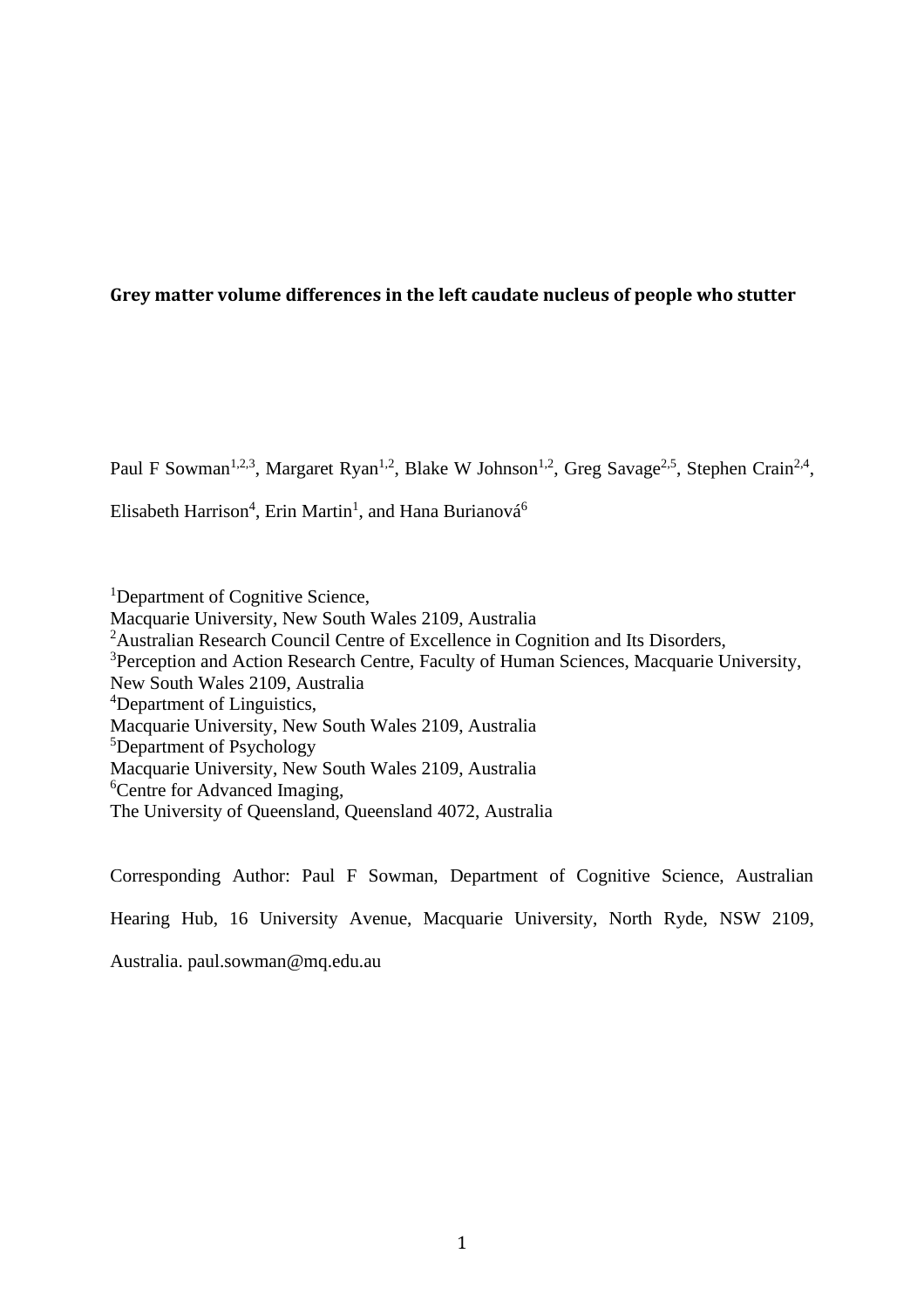### **Abstract**

The cause of stuttering has many theoretical explanations. A number of research groups have suggested changes in the volume and/or function of the striatum as a causal agent. Two recent studies in children and one in adults who stutter (AWS) report differences in striatal volume compared that seen in controls; however, the laterality and nature of this anatomical volume difference is not consistent across studies. The current study investigated whether a reduction in striatal grey matter volume, comparable to that seen in children who stutter (CWS), would be found in AWS. Such a finding would support claims that an anatomical striatal anomaly plays a causal role in stuttering. We used voxel-based morphometry to examine the structure of the striatum in a group of AWS and compared it to that in a group of matched adult control subjects. Results showed a statistically significant group difference for the left caudate nucleus, with smaller mean volume in the group of AWS. The caudate nucleus, one of three main structures within the striatum, is thought to be critical for the planning and modulation of movement sequencing. The difference in striatal volume found here aligns with theoretical accounts of stuttering, which suggest it is a motor control disorder that arises from deficient articulatory movement selection and sequencing. Whilst the current study provides further evidence of a striatal volume difference in stuttering at the group level compared to controls, the significant overlap between AWS and controls suggests this difference is unlikely to be diagnostic of stuttering.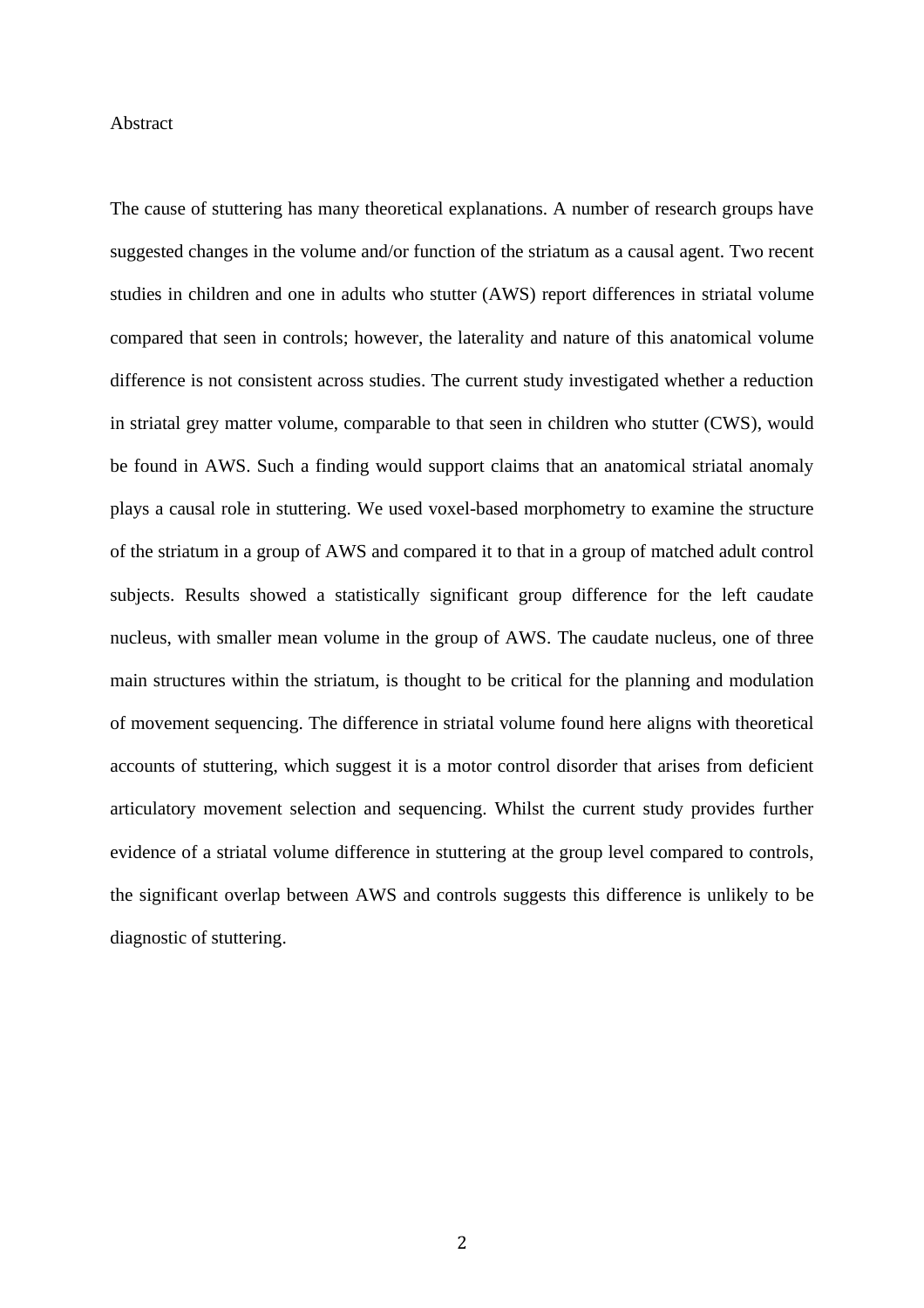#### Introduction

An influential review by [Alm \(2004\)](#page-17-0) puts forth a theoretical account of stuttering that has at its core a primary dysfunction in motoric cuing circuits subserved by the striatum – a significant subregion of the basal ganglia that consists of the caudate nucleus, putamen, and ventral striatum. More recently, in modeling the neural mechanisms of stuttering, the work of [Civier, Bullock, Max, and Guenther \(2013\)](#page-18-0) posits a dysfunction in dopaminergic transmission mediated by the striatum. Such theoretical work builds on observations that lesions of the basal ganglia (BG) are associated with acquired stuttering (e.g. [Carluer et al., 2000;](#page-18-1) [Cipolotti,](#page-18-2)  [Bisiacchi, Denes, & Gallo, 1988;](#page-18-2) [Kent & Rosenbek, 1982;](#page-20-0) [Kono, Hirano, Ueda, & Nakajima,](#page-20-1)  [1998;](#page-20-1) [Ludlow, Rosenberg, Salazar, Grafman, & Smutok, 1987;](#page-20-2) [Marsden, 1982;](#page-20-3) [Marshall &](#page-21-0)  [Neuburger, 1987;](#page-21-0) [Meyers, Hall, & Aram, 1990;](#page-21-1) [Nebel, Reese, Deuschl, Mehdorn, &](#page-21-2)  [Volkmann, 2009;](#page-21-2) [Soroker, Bar-Israel, Schechter, & Solzi, 1990;](#page-22-0) [Tani & Sakai, 2011;](#page-22-1) [Theys,](#page-22-2)  [De Nil, Thijs, van Wieringen, & Sunaert, 2013;](#page-22-2) [Wallesch, 1990;](#page-23-0) [Yoshida, 1989\)](#page-23-1); and that there are commonalities between stuttering and other BG associated movement disorders such as Parkinson's disease [\(Anderson, Hughes, Rothi, Crucian, & Heilman, 1999\)](#page-17-1) and Tourette syndrome [\(Ludlow & Loucks, 2003\)](#page-20-4). Moreover, activations of the striatum correlate with measures of stuttering [\(Ingham et al., 2004;](#page-19-0) [Toyomura, Fujii, & Kuriki, 2011\)](#page-22-3), and functional imaging evidence suggests a critical role for the striatum in speech fluency [\(Ellfolk et al.,](#page-18-3)  [2014\)](#page-18-3). Additional evidence of BG involvement in stuttering are the findings that the symptoms of stuttering may be alleviated by antidopaminergic drugs [\(Burns, Brady, &](#page-17-2)  [Kuruvilla, 1978;](#page-17-2) [Rosenberger, Wheelden, & Kalotkin, 1976\)](#page-22-4), and may be exacerbated by dopamine agonists e.g. levodopa [\(Anderson et al., 1999\)](#page-17-1). However, it is important to note that positive effects of amphetamine/methylphenidate administration (which enhance dopamine levels) in stuttering suggest that the relationship between stuttering and dopamine levels is not straightforward (e.g. see [Devroey, Beerens, & Van De Vijver, 2012;](#page-18-4) [Fish & Bowling, 1965;](#page-19-1)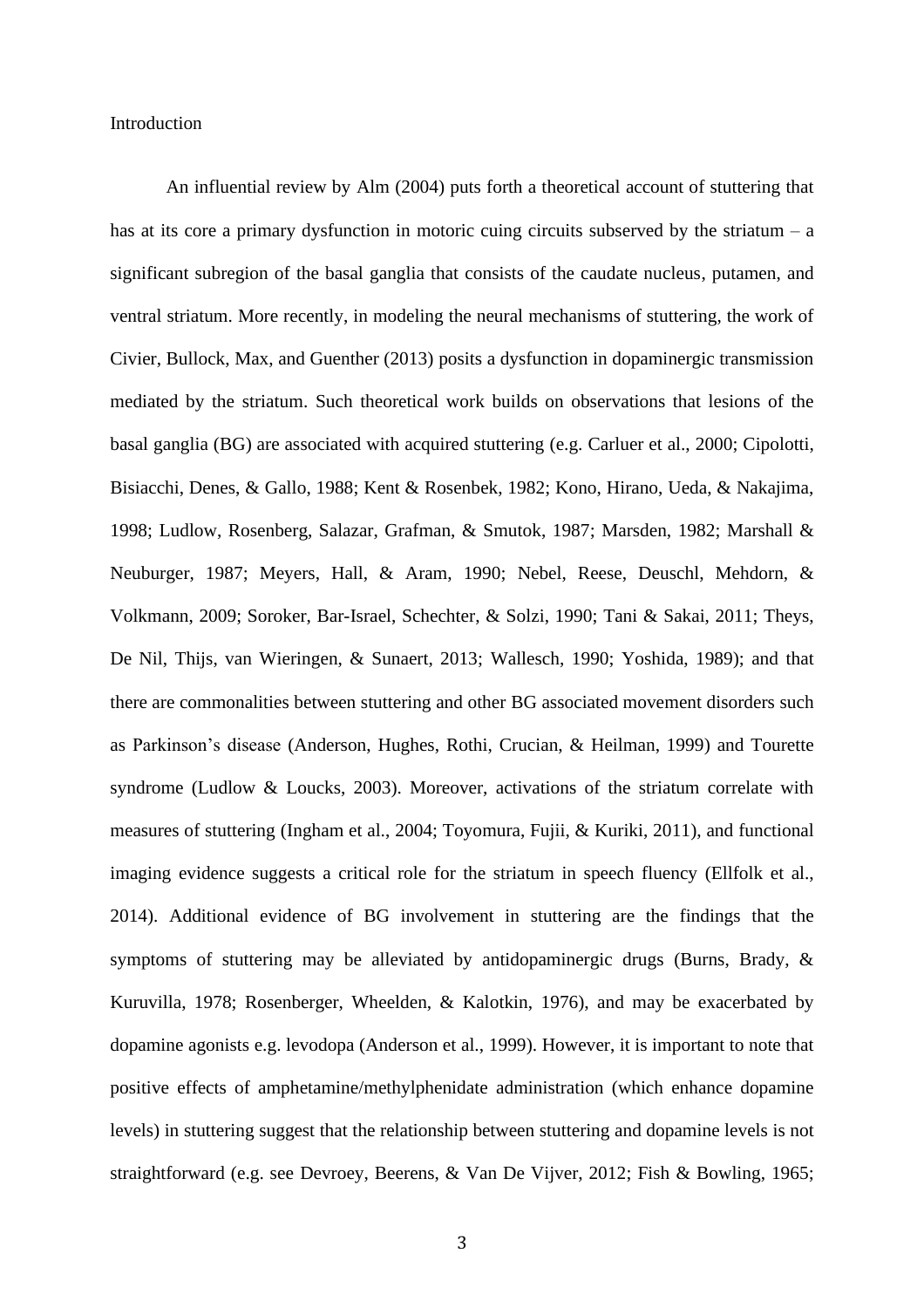[Rabaeys, Bijleveld, & Devroey, 2015\)](#page-21-3). Furthermore, not all stutterers improve when taking dopamine antagonists [\(Brady, 1991\)](#page-17-3).

When comparing brain activations during speech in adults who stutter (AWS) to those in adults who do not stutter (AWDS) using positron emission tomography, Wu et al. (1995) found that AWS exhibited less activity in the left caudate during both fluent and dysfluent speech. Furthermore, the same research group showed increased fluorodopa (a fluorinated form of L-DOPA used as a radiotracer to measure dopamine metabolism) uptake in the left caudate tail in AWS compared to AWDS (Wu, Riley, Maguire, Najafi, & Tang, 1997), albeit in a group of only three AWS. A number of more recent neuroimaging studies have also reported abnormal striatal activations or abnormal connections to/from striatal areas in AWS (e.g. Chang, Kenney, [Loucks, & Ludlow, 2009;](#page-18-5) [Chang & Zhu, 2013;](#page-18-6) [Giraud et al., 2008;](#page-19-2) [Lu,](#page-20-5)  [Chen, et al., 2010;](#page-20-5) [Lu et al., 2009;](#page-20-6) [Lu, Peng, et al., 2010\)](#page-20-7).

Building on functional imaging evidence, three structural studies have uncovered alterations in striatal morphology that suggest a link between the aforementioned observations of abnormal striatal function, and striatal structure in stuttering. However, the laterality and nature of the abnormality reported varies between these studies. Two of these studies were conducted in children: Reduced grey matter volume relative to matched controls was found in the right caudate nuclei of right-handed boys who stutter [\(Foundas, Mock, Cindass, & Corey,](#page-19-3)  [2013\)](#page-19-3), and in the left putamen of children who stutter (CWS) [\(Beal, Gracco, Brettschneider,](#page-17-4)  [Kroll, & De Nil, 2013\)](#page-17-4). [Lu, Peng, et al. \(2010\)](#page-18-7) also investigated grey matter volume (GMV) in the striatum and found increased GMV in the left putamen in AWS compared to AWDS.

While a study of children close to the onset of stuttering may provide the best indication of its cause, comparing differences in brain structure or function between child and adult studies can help elucidate whether and which differences in the adult brain are as a result of compensatory mechanisms and/or the stutter itself [\(Beal et al., 2013;](#page-17-4) [Chang,](#page-18-8)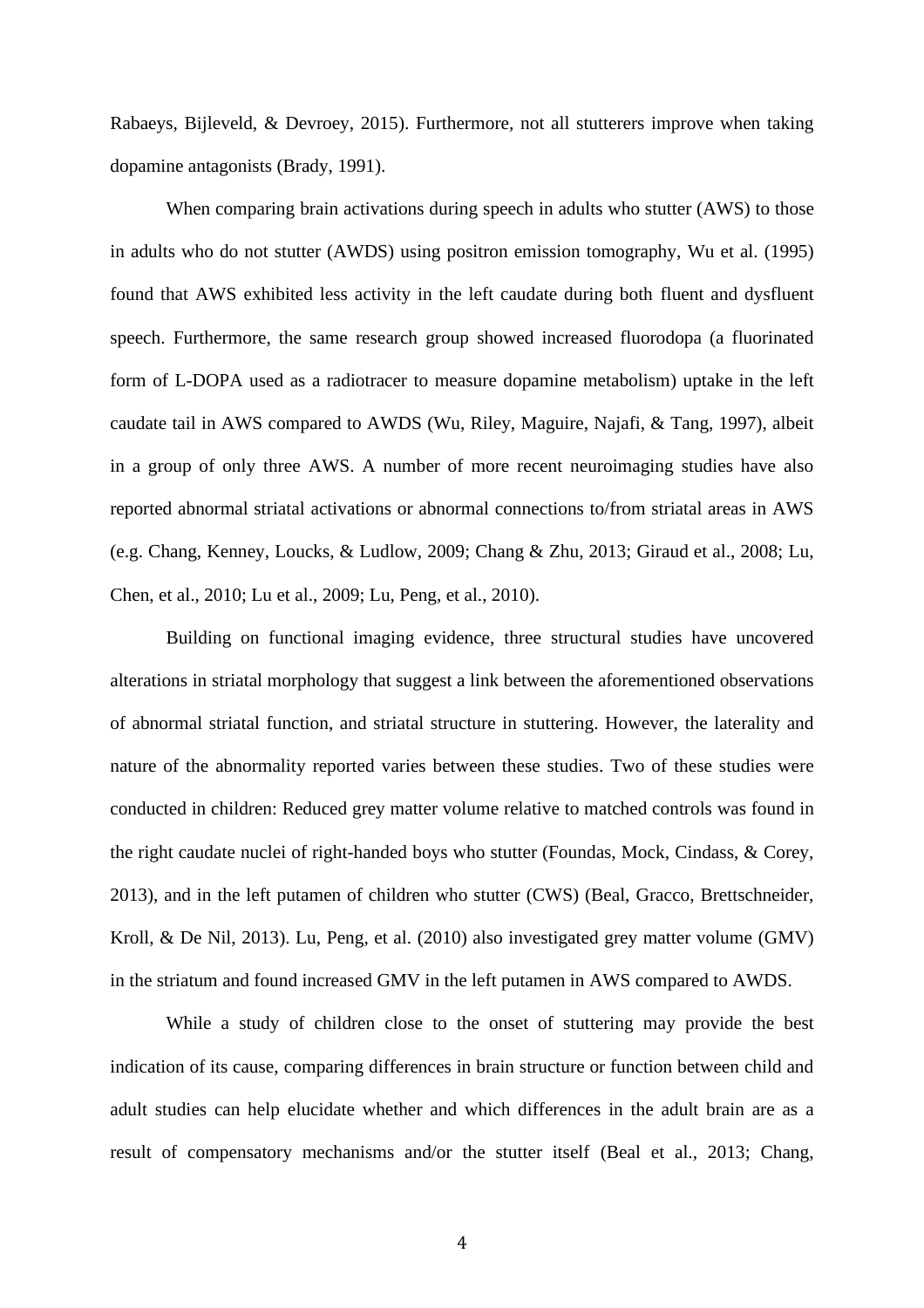[Erickson, Ambrose, Hasegawa-Johnson, & Ludlow, 2008;](#page-18-8) [Sato et al., 2011\)](#page-22-5). Commonalities in volumetric deviations between CWS and AWS compared to controls would support the conclusion that such deviations might be causally related to stuttering. Conversely, if a volumetric change is found in CWS that is not seen in AWS, this would lend itself to the contention that either childhood stuttering can manifest as a different disorder to persistent developmental stuttering, or that neuroplasticity has compensated for the early abnormality in AWS. Such a situation may point to a different cause of stuttering than the striatal source proposed in the studies with children (e.g. [Beal et al., 2013;](#page-17-4) [Foundas et al., 2013\)](#page-19-3). That [Lu,](#page-20-7)  Peng, et al. (2010) found an increase in GMV rather than the decrease found in the two studies with children raises the above concerns. Attempted replication of the [Lu, Peng, et al.](#page-20-7)  (2010) findings are therefore warranted.

The current study aimed to test the hypothesis that changes in striatal GMV, consistent with that seen in studies of CWS, will be seen in AWS. Such a finding would support a causal role for the striatum in stuttering. Using region-of-interest (ROI) voxel-based morphometry (VBM) we examined GMV in the striatum of both hemispheres in a group AWS, and compared them with a matched cohort of AWDS. We hypothesized that the striatum of AWS would exhibit a significant reduction in volume of grey matter, as was found in [Foundas et al.](#page-19-3)  (2013) and [Beal et al. \(2013\)](#page-17-4)

#### **Methods**

Fifty-four adults (27 AWS and 27 AWDS) participated in the current study. The mean age ( $\pm$  SD) of the AWS was 45.9  $\pm$  16 years and the AWDS 47.1  $\pm$  15 years. There were seven female subjects and one left-handed male in each group. Control subjects (AWDS) had no history of stuttering.

Stuttering participants were recruited based on self-report as recommended by

5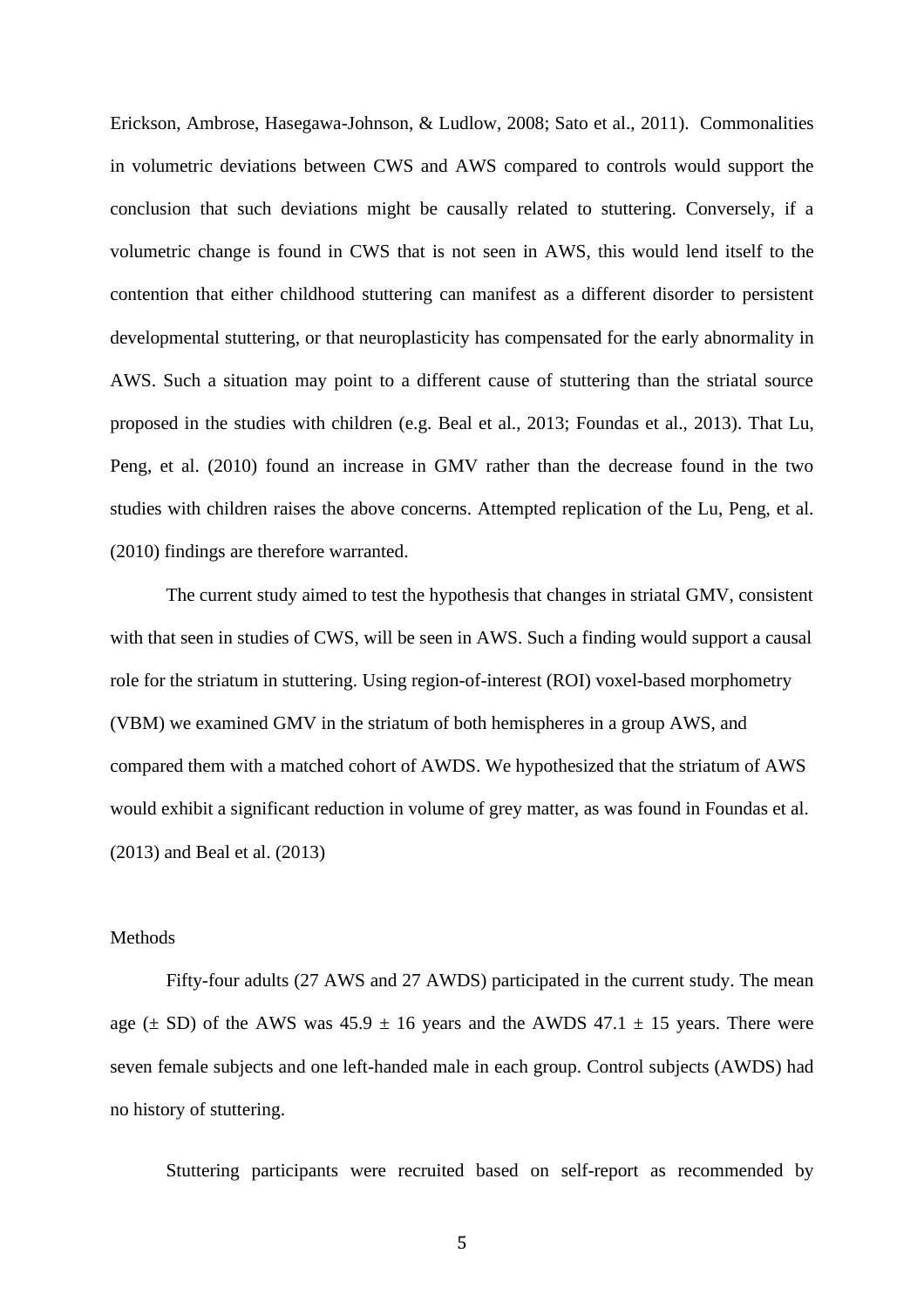[Guntupalli, Kalinowski, and Saltuklaroglu \(2006\),](#page-19-4) [Guitar \(2015\),](#page-19-5) and [Yairi and Seery \(2015\).](#page-23-2) Stuttering participants were asked to self-rate their current stuttering severity and the range of severities over which their stuttering could vary on a 10-point scale (1=no stuttering, 10=extremely severe). Age of stuttering onset, duration of stuttering, and information about any stuttering treatment was also recorded, along with any other relevant information offered by participants. 26 of the 27 stuttering participants had received a diagnosis of stuttering and 25 had undergone treatment for their stutter<sup>1</sup>. A ten-minute speech sample of conversational speech was audio-recorded to calculate stuttering severity (percent syllables stuttered) at the time of the investigation<sup>2</sup>. This sample was rated by a qualified speech pathologist. These data are summarized in Table 1. No participants (AWS or AWDS) had any history of any other speech, hearing, language or neurological illness<sup>3</sup>. All participants were fluent in English. Bilingual participants were included in the study and matched by languages spoken across experimental groups. All participants provided written informed consent and the research was approved by the Macquarie University Human Research Ethics Committee.

<sup>1</sup> The single participant who had not received a diagnosis of stuttering had presented as a control in another study. Substantial stutters were observed in his conversational speech by the three researchers present. This participant later reported a history of stuttering

 $2$  In the percentage of syllables stuttered calculation, repetitions, prolongations and blocks were classed as stuttered syllables. Multiple repetitions on one syllable were classed as a single stutter, as per [Guitar \(2015\).](#page-19-5)

 $3$  Participants were excluded if they had experienced, or were currently experiencing any other speech, hearing, language, cognitive, psychological or neurological disorder other than their stutter, or if they were on any neuroactive medication. 26 of the 27 participants can be classed as persistent developmental stutterers as their stuttering developed at age 12 or under. However, stuttering onset for one participant was at 19 years. It is possible that this participant's stutter was not developmental, but rather had a neurogenic or psychogenic cause [\(Guitar, 2015\)](#page-19-5). [Chang, Synnestvedt, Ostuni, and Ludlow \(2010\)](#page-18-9) found that similar neuroanatomical differences were seen in adult-onset stutterers as compared to persistent developmental stutterers.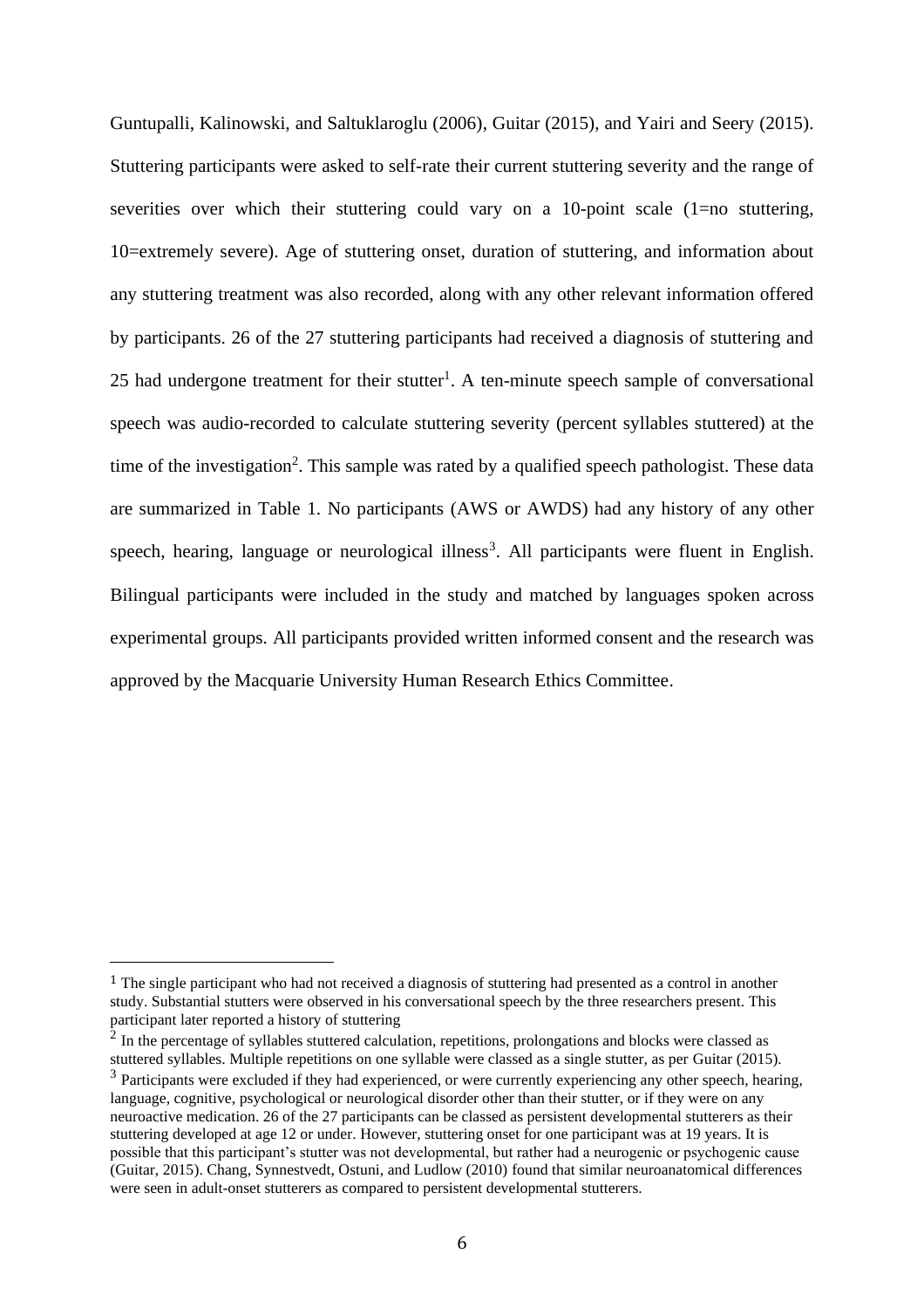| Table 1 - Subjects' information.               |             |                     |                       |                      |                 |                                 |                                 |                    |               |  |
|------------------------------------------------|-------------|---------------------|-----------------------|----------------------|-----------------|---------------------------------|---------------------------------|--------------------|---------------|--|
|                                                |             | Stuttering subjects |                       |                      |                 | Non-stuttering subjects         |                                 |                    |               |  |
| Number                                         |             | $27\,$              |                       |                      |                 | 27                              |                                 |                    |               |  |
| Male:Female<br>Chronological                   |             | 20:7                |                       |                      |                 | 20:7                            |                                 |                    |               |  |
| age                                            | 47.6 years  |                     |                       |                      |                 | 45.9 years                      |                                 |                    |               |  |
| Detailed information about stuttering subjects |             |                     |                       |                      |                 |                                 |                                 |                    |               |  |
|                                                |             |                     | $\%$<br>Stutter<br>ed | Usu                  | ${\sf SR}$      |                                 |                                 | Age<br>of<br>onset |               |  |
| ID                                             | Gend<br>er  | Handedn<br>ess      | syllabl<br>es         | al<br>SR             | Rang<br>$\rm e$ | Total no. syllables<br>analysed | Speech rate<br>(syllables/min.) | (year<br>s)        | Treatme<br>nt |  |
| $\rm S1$                                       | $\mathbf F$ | ${\bf R}$           | 3.9                   | $\overline{4}$       | $3 - 8$         | 1428                            | 198                             | $\boldsymbol{7}$   | $\mathbf Y$   |  |
| $\ensuremath{\mathrm{S2}}$                     | $\mathbf F$ | ${\bf R}$           | 1.7                   | $\mathfrak{Z}$       | $1-9$           | 851                             | 219                             | 5                  | $\mathbf Y$   |  |
| S <sub>3</sub>                                 | $\mathbf F$ | ${\mathbb R}$       | $\boldsymbol{0}$      | $\overline{c}$       | $2 - 5$         | 1960                            | 273                             | $\mathfrak{Z}$     | $\mathbf Y$   |  |
| <b>S4</b>                                      | $\mathbf F$ | ${\bf R}$           | 0.8                   | $2 - 3$              | $1-5$           | 2237                            | 232                             | 5                  | $\mathbf Y$   |  |
| S5                                             | $\mathbf F$ | ${\bf R}$           | 0.9                   | $\overline{c}$       | $2 - 4$         | 2311                            | 258                             | 5                  | $\mathbf Y$   |  |
| S <sub>6</sub>                                 | $\mathbf F$ | ${\bf R}$           | 3.4                   | $\overline{4}$       | $2 - 5$         | 1604                            | 204                             | $\mathfrak{Z}$     | $\mathbf Y$   |  |
| S7                                             | $\mathbf F$ | ${\mathbb R}$       | $\overline{4}$        | $4 - 5$              | $3 - 10$        | $\boldsymbol{a}$                | $\boldsymbol{a}$                | $\mathfrak{Z}$     | $\mathbf Y$   |  |
| ${\rm S}8$                                     | $\mathbf M$ | ${\bf R}$           | 4.4                   | 6                    | $4 - 7$         | 1477                            | 221                             | 5                  | $\mathbf Y$   |  |
| <b>S9</b>                                      | $\mathbf M$ | ${\bf R}$           | $\boldsymbol{0}$      | $\overline{c}$       | $2 - 6$         | 1101                            | 230                             | 5                  | $\mathbf Y$   |  |
| <b>S10</b>                                     | $\mathbf M$ | ${\bf R}$           | 2.6                   | $\mathfrak{Z}$       | $2 - 4$         | 1862                            | 220                             | 5                  | $\mathbf Y$   |  |
| S11                                            | $\mathbf M$ | ${\mathbb R}$       | 4.8                   | $\overline{c}$       | $1-5$           | 2943                            | 255                             | 6                  | $\mathbf Y$   |  |
| S12                                            | $\mathbf M$ | ${\bf R}$           | 0.6                   | $\overline{c}$       | $1-4$           | 2351                            | 264                             | 5                  | $\mathbf Y$   |  |
| S13                                            | $\mathbf M$ | ${\bf R}$           | $\sqrt{2}$            | 3.5                  | $2 - 8$         | 1855                            | 236                             | 12                 | $\mathbf Y$   |  |
| S14                                            | $\mathbf M$ | ${\bf R}$           | 0.5                   | $\overline{c}$       | $2 - 4$         | 1650                            | 212                             | 9                  | $\mathbf Y$   |  |
| S15                                            | $\mathbf M$ | ${\mathbb R}$       | 3.1                   | $\mathfrak{Z}$       | $1-5$           | 1408                            | 212                             | 5                  | ${\bf N}$     |  |
| S16                                            | $\mathbf M$ | ${\bf R}$           | 0.6                   | $\overline{c}$       | $2 - 3$         | 2413                            | 247                             | $\mathfrak{Z}$     | $\mathbf Y$   |  |
| S17                                            | $\mathbf M$ | ${\bf R}$           | 2.7                   | $\overline{4}$       | $2 - 6$         | 1184                            | 236                             | 5                  | $\mathbf Y$   |  |
| S18                                            | $\mathbf M$ | ${\bf R}$           | 0.7                   | $2 - 3$              | $1 - 7$         | 2000                            | 271                             | $\overline{4}$     | $\mathbf Y$   |  |
| S19                                            | $\mathbf M$ | ${\bf R}$           | 1/2                   | $\mathfrak{1}$       | $\mathfrak{1}$  | 1897                            | 227                             | $\sqrt{5}$         | ${\bf N}$     |  |
| S <sub>20</sub>                                | $\mathbf M$ | ${\bf R}$           | 2.1                   | $\overline{4}$       | $1 - 7$         | $\boldsymbol{a}$                | $\boldsymbol{a}$                | $10\,$             | $\mathbf Y$   |  |
| S <sub>21</sub>                                | $\mathbf M$ | L                   | 0.2                   | $2 - 3$              | $1-6$           | 1689                            | 231                             | 5                  | $\mathbf Y$   |  |
| S22                                            | $\mathbf M$ | ${\bf R}$           | 9.4                   | $1 - 5$              | $1-5$           | 1108                            | 176                             | 5                  | $\mathbf Y$   |  |
| S23                                            | $\mathbf M$ | ${\bf R}$           | $\mathbf{1}$          | $\boldsymbol{\beta}$ | $1 - 7$         | 1668                            | 241                             | $\boldsymbol{7}$   | $\mathbf Y$   |  |
| S <sub>24</sub>                                | $\mathbf M$ | ${\bf R}$           | 3                     | $2 - 3$              | $1-9$           | 2454                            | 254                             | $\tau$             | $\mathbf Y$   |  |
| S <sub>25</sub>                                | M           | ${\bf R}$           | $0.6\,$               | $\mathfrak{Z}$       | $2 - 6$         | 1422                            | 270                             | 5                  | $\mathbf Y$   |  |
| S <sub>26</sub>                                | M           | ${\bf R}$           | 1.1                   | $2 - 5$              | $2 - 6$         | 1904                            | 220                             | 5                  | $\mathbf Y$   |  |
| S27                                            | $\mathbf M$ | ${\bf R}$           | 0.9                   | $\cal I$             | $\cal I$        | 2258                            | 278                             | 19                 | $\mathbf Y$   |  |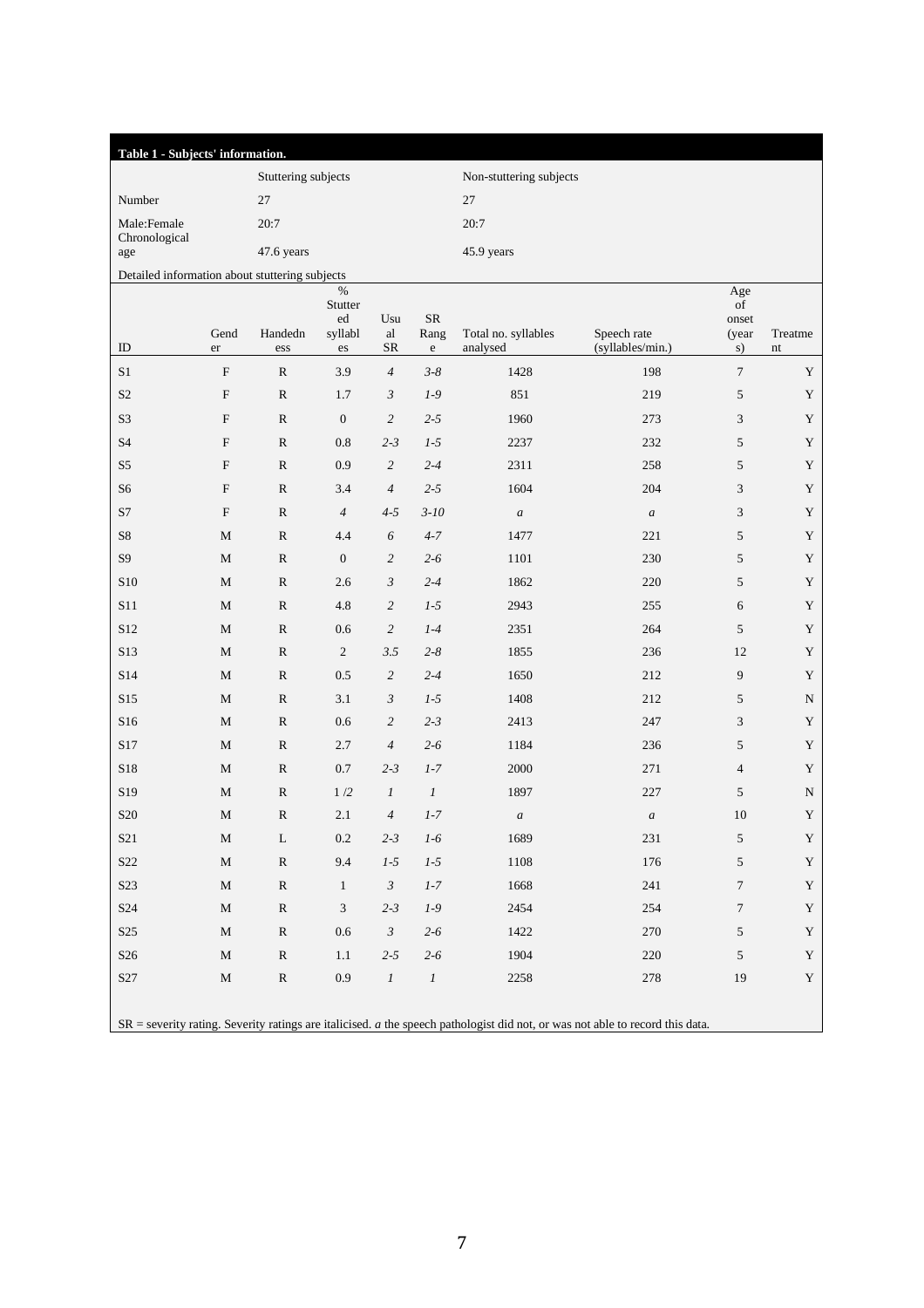MRI Data Acquisition

Anatomical T1-weighted magnetic resonance images were acquired at Macquarie University Hospital, Sydney, using a 3 Tesla Siemens Magnetom Verio scanner with a 12 channel head coil. Anatomical images were acquired using an MP-RAGE sequence (TR = 2000 ms, TE = 3.94 ms, FOV = 240 mm, voxel size = 0.94 mm<sup>3</sup>, TI = 900, flip angle = 9°).

## MRI Preprocessing & Data Analysis

Structural images were processed using SPM8 (Wellcome Trust Center for Neuroimaging, London; http://www.fil.ion.ucl.ac.uk/spm). All preprocessing steps were conducted using standard procedures implemented in the VBM toolbox of SPM8. All the steps for data processing were followed precisely as detailed by [Ashburner \(2010\).](#page-17-5) Briefly, structural images were normalized, modulated, and smoothed with 8 mm full-width at half maximum (FWHM) kernel. This smoothing kernel has been used in recent VBM studies in stuttering (e.g. [\(Beal et al., 2013;](#page-17-4) [Chang et al., 2008\)](#page-18-8) and is thought to represent the best balance between smoothness and the ability to facilitate inferences about regionally specific group differences [\(Beal et al., 2013\)](#page-17-4). Whilst smaller kernels (6mm) enhance spatial specificity, such small kernel sizes are recommended for large groups (n>50) and larger kernels (8-10mm) are recommended as best for comparisons between groups of ~25 subjects each [\(Shen & Sterr,](#page-22-6)  [2013\)](#page-22-6).

The primary focus of the analyses was the effect of stuttering status on GMV within the striatum. We therefore defined an ROI to represent the bilateral striatum which included the body, head, and tail of the caudate nucleus, the putamen and the nucleus accumbens

8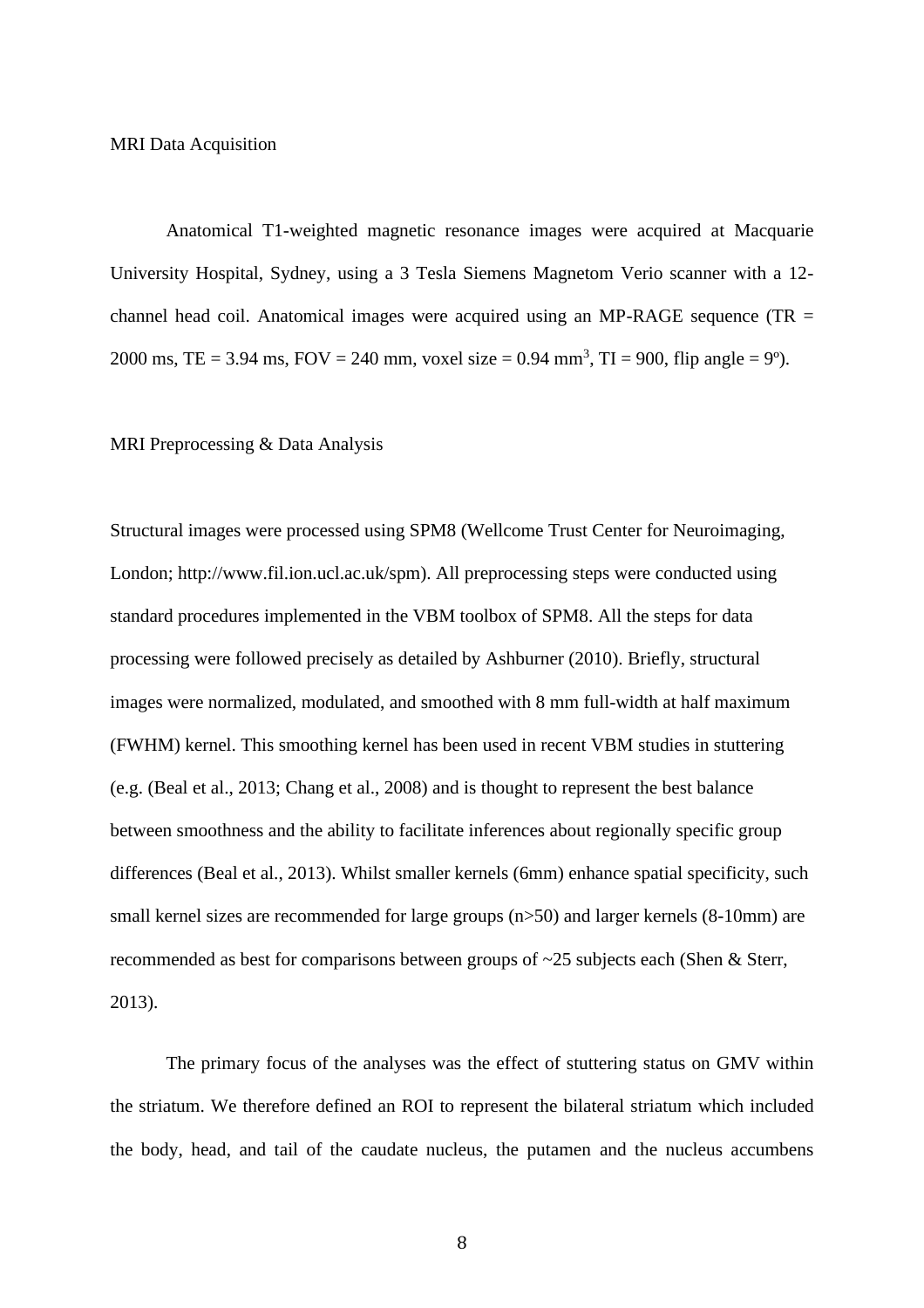region of the ventral striatum. The ROI was constructed using the IBASPM parcellation atlas in the WFU PickAtlas Standard Atlases tool [\(Alemán-Gómez, Melie-García, & Valdés-](#page-17-6)[Hernandez, 2006\)](#page-17-6). Statistical tests were performed using SPM routines. An absolute threshold mask of 0.2 was applied and the striatal ROI was included as an explicit mask in the second level statistical analysis comparing AWS with AWDS. Independent two-sample t-tests were used to test for statistically significant differences between the categorical variable Group (AWS vs. AWDS). Subjects' ages (demeaned) and total GMV were modeled as nuisance covariates [\(Tae, Kim, Lee, & Nam, 2009\)](#page-22-7). Statistical parametric maps thus derived were thresholded voxelwise at  $p = 0.05$  [corrected by family-wise error (FWE)] level. A further exploratory whole-brain analysis was conducted at a relaxed, uncorrected threshold of p=0.001.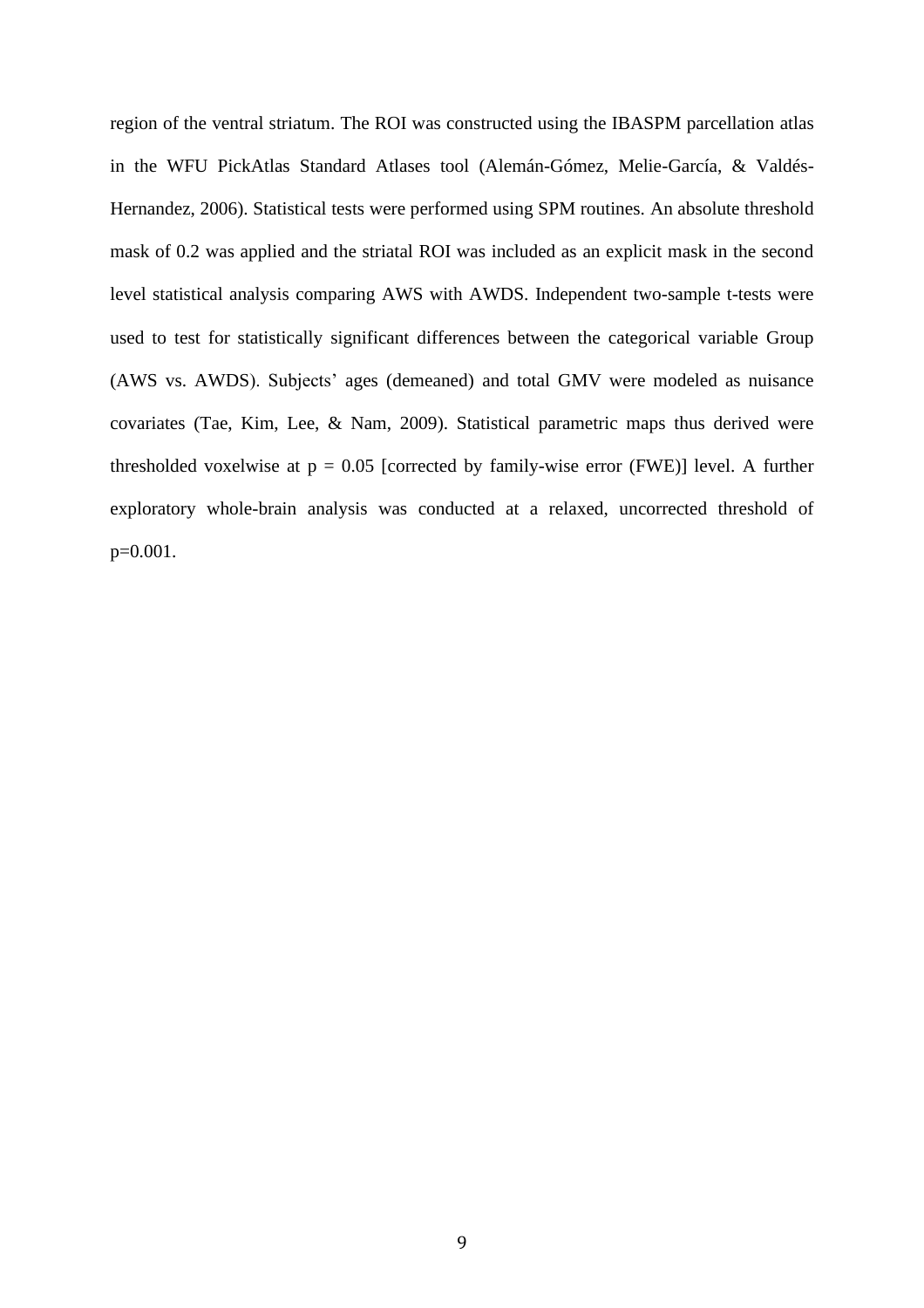Results

Overall total volume of grey matter was not different between groups: 710mL for AWDS vs. 707mL for AWS ( $p = 0.86$ ). ROI analysis revealed a single significant cluster (extent = 201 voxels) of reduced GMV within the striatum of AWS compared with AWDS. The peak of this cluster ( $p = 0.002$ ,  $Z = 4.18$ ) was located in the left caudate body at -18, 12, 17 (MNI coordinates) (Figure 2). There were no significant regions of increased grey matter for AWS compared with AWDS within the striatal ROI.



### *Figure 1.*

*A. Reduced striatal grey matter in stuttering. Red area indicates significantly reduced grey matter in AWS compared with AWDS. Image thresholded at t=3.43 (p<0.05, FWEcorrected) and overlaid on the single subject template brain (single\_subj\_T1) from the SPM8 toolbox.*

*B. Individual subject GMV values extracted using the volume displayed in A as a mask. Black dots correspond to individual subject grey matter mean intensities within the mask, blue box represents the interquartile range and the red horizontal line the group mean. Considerable overlap between groups is evident.*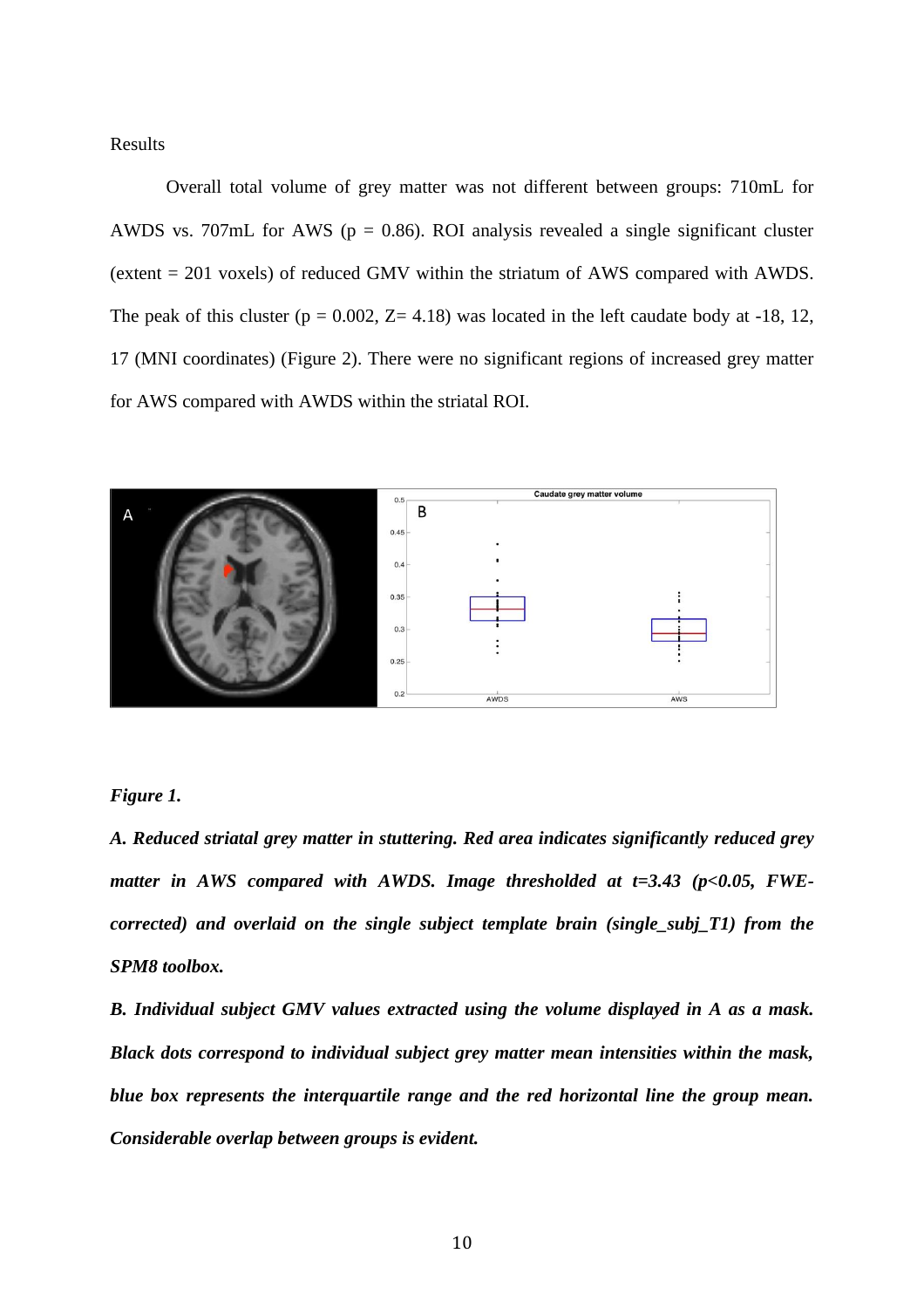| .001 uncorrected. |              |                     |                     | Table 2. Regions of significantly different GMV for AWS relative to AWDS from the whole-brain voxel-based morphometry analysis at p < |                  |
|-------------------|--------------|---------------------|---------------------|---------------------------------------------------------------------------------------------------------------------------------------|------------------|
| Contrast          | Cluster      | Peak MNI coordinate | Structures (AAL)    | Associated Brodmann areas                                                                                                             | Number of Voxels |
| AWS>AWDS          |              | $-34.5 - 19.5 - 24$ |                     |                                                                                                                                       | 648              |
|                   |              |                     | L Fusiform          | 36                                                                                                                                    | 434              |
|                   |              |                     | L Hippocampus       | 20                                                                                                                                    | 87               |
|                   |              |                     | L Parahippocampal   |                                                                                                                                       | 83               |
|                   |              |                     | L Inferior Temporal |                                                                                                                                       | 5                |
|                   | 2            | $36 - 22.5 - 27$    |                     |                                                                                                                                       | 479              |
|                   |              |                     | R Fusiform          | 36                                                                                                                                    | 223              |
|                   |              |                     | R Parahippocampal   | 20                                                                                                                                    | 169              |
|                   |              |                     | R Hippocampus       |                                                                                                                                       | 39               |
|                   |              |                     | R Cerebellum        |                                                                                                                                       | 12               |
|                   |              |                     | Amygdala            |                                                                                                                                       |                  |
|                   | 3            | $48 - 22.5 - 1.5$   |                     |                                                                                                                                       | 303              |
|                   |              |                     | R Superior Temporal | 22                                                                                                                                    | 172              |
|                   |              |                     | R Middle Temporal   | 21                                                                                                                                    | 127              |
| AWDS>AWS          | $\mathbf{1}$ | $-181216.5$         |                     |                                                                                                                                       | 244              |
|                   |              |                     | L Caudate           |                                                                                                                                       | 208              |
|                   |              |                     | L Putamen           |                                                                                                                                       | 9                |

Discussion

The current study adds weight to the contention that stuttering is linked to striatal volume. We show that, on a group level, the left caudate nucleus, an area critical for movement sequencing and speech fluency (e.g., [Gerardin et al. \(2004\),](#page-19-6) contains reduced GMV in AWS compared to a group of matched controls. That striatal dysfunction might underlie stuttering is a proposition that has long been favoured by some researchers (e.g. [Alm,](#page-17-0)  [2004;](#page-17-0) [Maguire, Riley, & Yu, 2002\)](#page-20-8). [Alm \(2004\),](#page-17-0) introduced a theoretical framework for stuttering which claims that dysfunction in internal timing circuits that cue movements, (likely to also be important for prosody; see e.g. [Schirmer, 2004;](#page-22-8) [Schirmer, Alter, Kotz, &](#page-22-9)  [Friederici, 2001\)](#page-22-9), is at the core of the disorder. Alm's theoretical work, recently extended by [Etchell, Johnson, and Sowman \(2014a\),](#page-18-7) provides converging evidence from neuroimaging studies which show a significant degree of overlap between the structures that underpin internal timing of movement and those brain regions proposed to be causally involved in stuttering. Central to this proposed timing network is the striatum – albeit with a primary focus on the putamen which seems to be the most active part of the striatum during motoric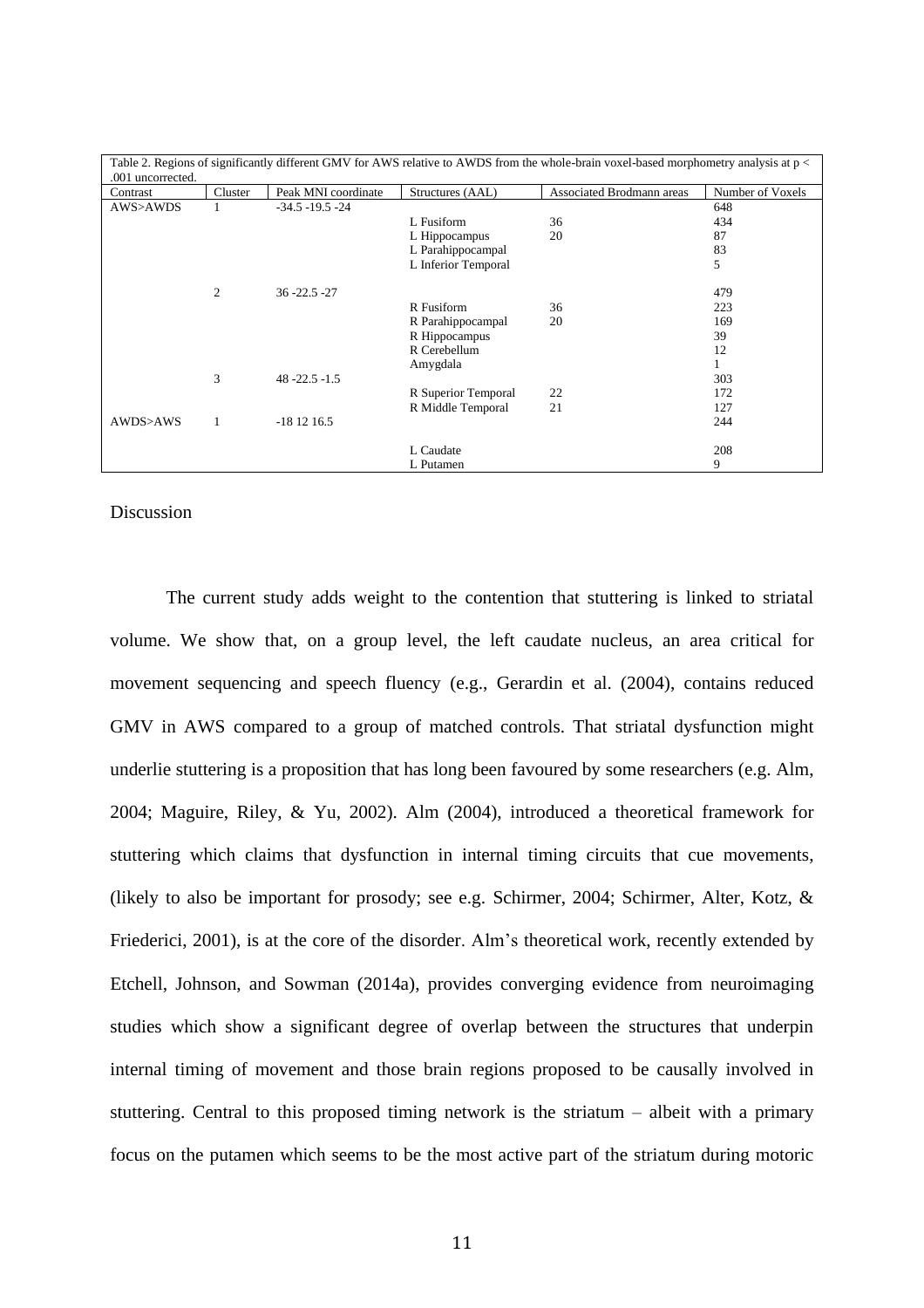timing tasks [\(Coull, Cheng, & Meck, 2011\)](#page-18-10). The complex connections of the striatum mean its precise role in the control of speech fluency has not yet been completely elucidated, however, there is general agreement that it plays a central role in selection and sequencing of motor programs (e.g., [Gerardin et al. \(2004\).](#page-19-6) A deficit in striatally mediated timing circuits would be expected to manifest beyond the domain of speech and it is therefore important to note that a number of recent studies in CWS suggest that general temporal sequencing deficits are indeed evident in stuttering [\(Etchell, Ryan, Martin, Johnson, & Sowman, 2015;](#page-19-7) [Falk,](#page-19-8)  [Muller, & Dalla Bella, 2015;](#page-19-8) [Wieland, McAuley, Dilley, & Chang, 2015; for review see](#page-23-3)  [Etchell, Johnson and Sowman 2014b\)](#page-23-3). Temporal sequencing is a defining feature of fluent speech production, and in this regard it has been shown that the striatum, and particularly the left caudate nucleus, is involved in the perception of prosody [\(Wittfoth et al., 2010\)](#page-23-4), the suppression of irrelevant words [\(Ali, Green, Kherif, Devlin, & Price, 2010\)](#page-17-7), the production of multisyllabic utterances [\(Soros et al., 2006\)](#page-22-10), and speech rate [\(Riecker, Kassubek, Groschel,](#page-21-4)  [Grodd, & Ackermann, 2006;](#page-21-4) [Riecker et al., 2005\)](#page-21-5). Our finding that the grey matter in the left caudate nucleus may be compromised in AWS fits well with the proposed behavioural relevance of the caudate nucleus in speech [\(Bohland, Bullock, & Guenther, 2010\)](#page-17-8) and the typical symptomatology of stuttering that includes failure of speech initiation (blocking) and sound and syllable repetition. Furthermore, a number of studies have implicated the left caudate in the development of stuttering acquired secondary to lesions [\(Caplan et al., 1990;](#page-17-9) [Carluer et al., 2000;](#page-18-1) [Ciabarra, Elkind, Roberts, & Marshall, 2000;](#page-18-11) [Kono et al., 1998;](#page-20-1) [Kumral,](#page-20-9)  [Evyapan, & Balkir, 1999;](#page-20-9) [Theys et al., 2013\)](#page-22-2) or in relationships between developmental stuttering and levels of functional activation [\(Giraud et al., 2008;](#page-19-2) [Ingham, Grafton, Bothe, &](#page-20-10)  [Ingham, 2012;](#page-20-10) [Toyomura et al., 2011;](#page-22-3) [J. C. Wu et al., 1995;](#page-23-5) [J. W. Wu et al., 1997\)](#page-23-6). We know of only one other report of significantly reduced GMV in left caudate in AWS, however full details of this study are not available [\(Milford et al., 2012\)](#page-21-6).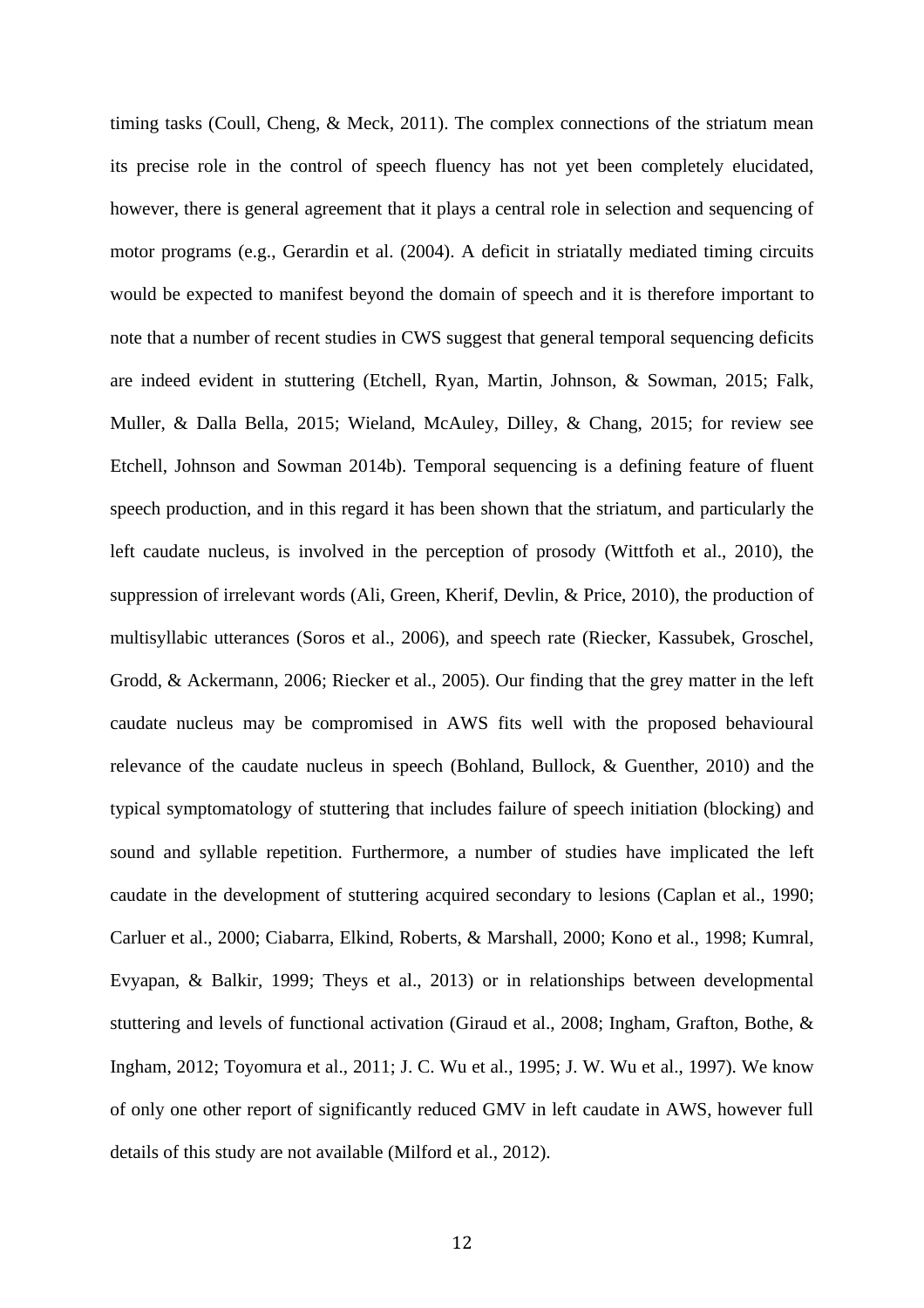The striatal volume deviation reported in this study fits well with some theories of stuttering, and on the surface, seems to be consistent with previous findings. However, the inconsistency between the location of the difference between AWS and controls found here, and that reported in the previous studies needs to be discussed. [Foundas et al. \(2013\)](#page-18-5) also found reduced caudate volume in their study of boys who stutter, but the reduction in their study was right lateralised compared to our finding of a left lateralised difference. Beal et al. (2013) found comparable left lateralized GMV reduction in their study of children who stutter, however this was located in the adjacent putamen, rather than the caudate. Lu, Peng et al.'s study of AWS found *increased* rather than *decreased* GMV in the putamen. Moreover, several studies of grey matter morphology have not found differences between groups in the striatum [\(Beal, Gracco, Lafaille, & De Nil, 2007;](#page-17-10) [Chang et al., 2008;](#page-18-8) [Kell et al., 2009;](#page-20-11) [Song et](#page-22-11)  [al., 2007\)](#page-22-11) and, in one instance, failed to find any difference in grey matter at all [\(Jancke,](#page-20-12)  Hanggi, & [Steinmetz, 2004\)](#page-20-12). How then to explain these different findings? The most likely sources of such differing findings can be traced back to the significantly different profiles of the groups tested and also the different analytic methodologies used. For example, findings in the study by Foundas et al. show that more severe stutterers tend to show greater volume in their left caudate as compared to the right, whereas, milder stutterers and controls, tended to show a larger right caudate volume as compared to the left. As many of the subjects in the current study were at the milder end of the stuttering continuum, it is possible we have measured a more right-lateralized group on average. Perhaps differential levels of stuttering severity are reflected in the laterality of striatal volume differences. Methodology-wise, [Foundas et al. \(2013\)](#page-19-3) present caudate volumes as a percentage of total hemispheric volume. It is therefore possible that reductions in other left hemisphere language areas [\(see e.g. Chang et](#page-18-8)  [al., 2008\)](#page-18-8) might have mitigated the effects of any absolute volume reductions in the left caudate. Furthermore, the obvious differences in age and gender characteristics are a likely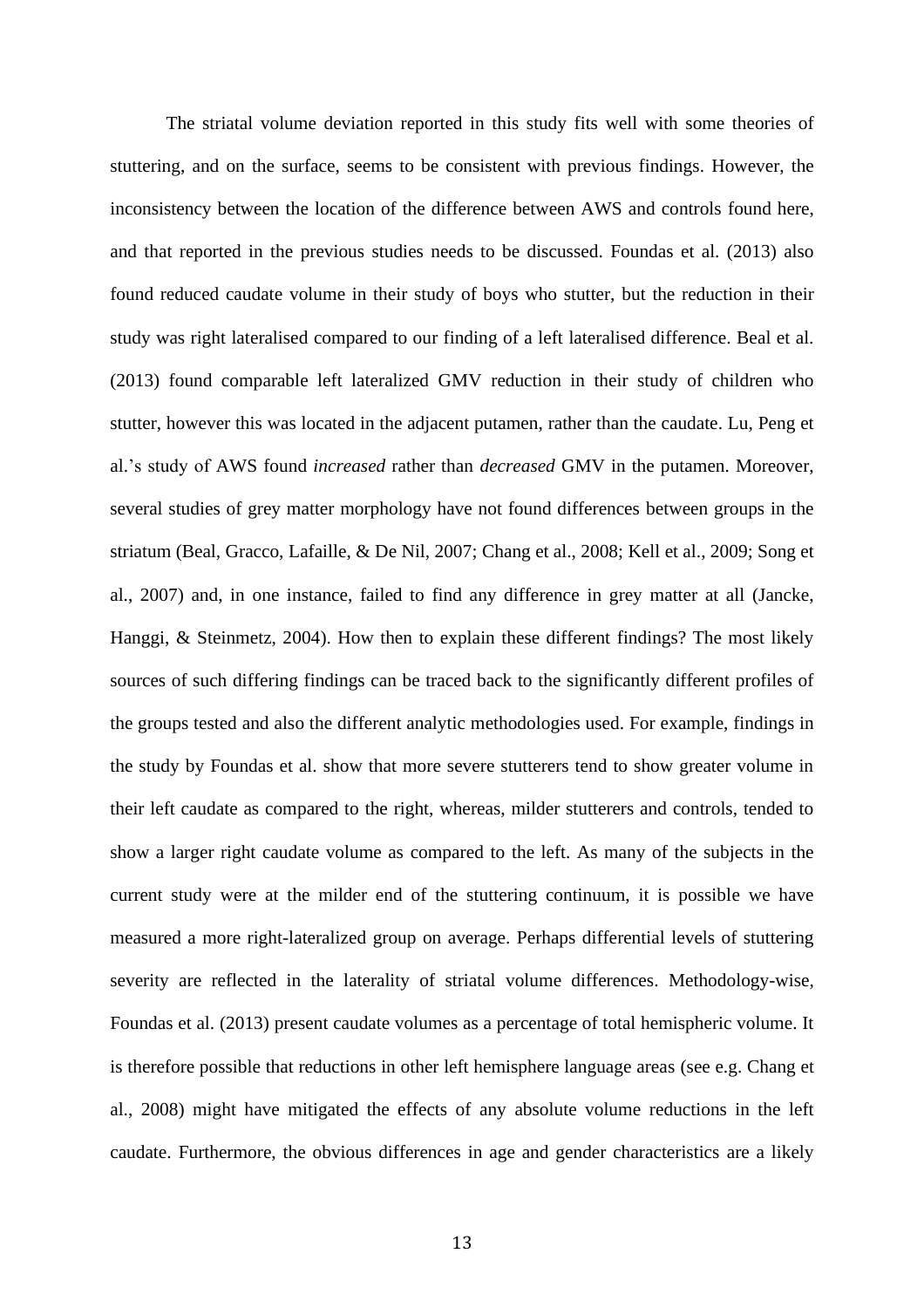source of variation from our results [\(Raz et al., 2003\)](#page-21-7). As noted by Beal et al., (2013), the relationship between gender and brain structure development is not well understood, but androgen exposure may have an impact on striatal grey matter volumes [\(Goddings et al.,](#page-19-9)  [2014;](#page-19-9) [Herting et al., 2014;](#page-19-10) [Mueller et al.,](#page-21-8) 2011). This factor is important to consider when assessing the results of [Lu, Peng, et al. \(2010\)](#page-20-7) whose study found increased GMV in the putamen of AWS compared to AWDS, as their stuttering cohort consisted of a higher proportion (5/6) of males than the control sample (3/4). Furthermore, only four of the participants (1/3) in the [Lu, Peng, et al. \(2010\)](#page-20-7) study had received speech treatment. In contrast, almost all of the subjects in our study had received treatment, raising the possibility that compensatory techniques learned in speech therapy might have altered the distribution of grey matter in the striatum as a compensatory mechanism. Given that [Beal et al. \(2013\)](#page-17-4) and [Foundas et al. \(2013\)](#page-19-3) report on children and [Lu, Peng, et al. \(2010\)](#page-20-7) on largely untreated AWS, this is another source of potential difference between theirs and our results. Foundas et al., (2013) did not report whether their participants had undergone stuttering treatment. However, their differential finding of reduced right caudate volume as compared to the leftlateralised reduction in this study may have been as a result of differential participant demographics. [Foundas et al. \(2013\)](#page-19-3) calculated the degree of right-handedness of their participants, whereas only the dominant hand was recorded in this study. This study included one left-handed participant, albeit in both control and stuttering groups. It is therefore possible that the participants in Foundas et al.'s were slightly more left hemisphere dominant than our subjects. In fact, Foundas et al. found that nine of their fourteen children who stuttered had both atypical caudate asymmetry and atypical manual laterality. In addition, our study included seven females in both the stuttering and control groups, which may also have impacted on striatal laterality which is known to be functionally different in females compared to males [\(Martin-Soelch et al., 2011;](#page-21-9) [Zaidi, 2010\)](#page-23-7). As noted above, the relationship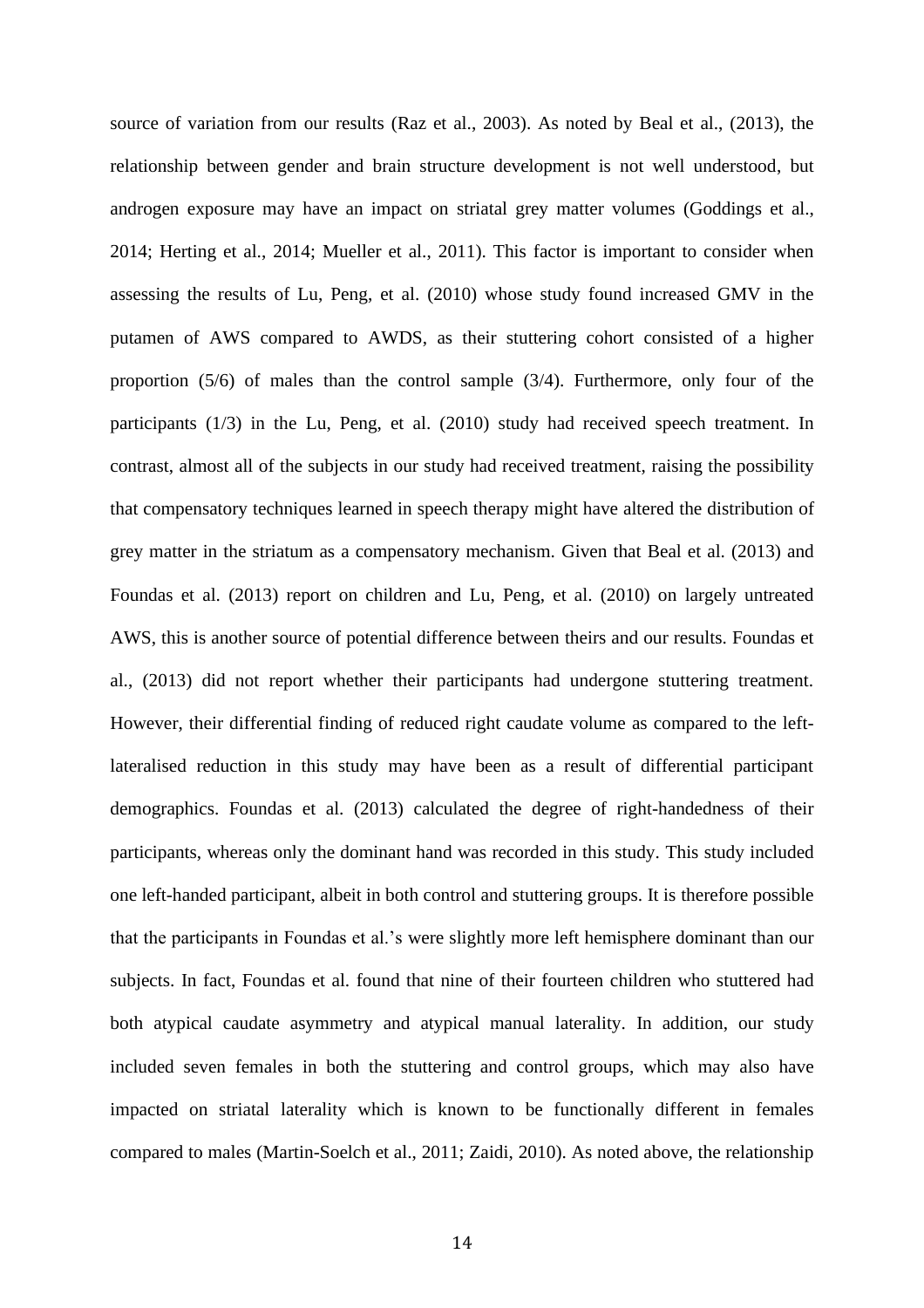between gender and also handedness with brain structure development is not well understood (Beal et al., 2013).

Finally, the comparatively low numbers of subjects that tend to be reported in such studies is cause for a cautious approach when assessing the consistency or lack thereof in anatomical studies of stuttering. [Shen and Sterr \(2013\)](#page-22-6) state that the results of their study demonstrate that a group size of 25 is the lower limit for finding a between group difference when two different groups of participants are compared (at least for studies that use the DARTEL method). Whilst the current study meets that criteria, the apparent heterogeneity of the subjects suggests that more subjects would be appropriate. Certainly, the comparatively small numbers reported in the studies of [Lu, Peng, et al. \(2010\);](#page-20-7) 12 AWS vs 12 AWDS, [Foundas et al. \(2013\);](#page-19-3) 14 CWS vs 14 CWDS, and [Beal et al. \(2013\);](#page-17-4) 11 CWS vs 11 CWDS, preclude any report to date from being the definitive description, and highlights the need for a more consistent methodological approach across studies such that data might be appropriately pooled in future meta-analyses. The data to date are methodologically inconsistent in a number of areas. Whilst most have used largely automated methods based on different flavours of the VBM approach [\(Beal et al., 2013;](#page-17-4) [Beal et al., 2007;](#page-17-10) [Chang et al., 2009;](#page-18-5) [Jancke](#page-20-12)  [et al., 2004;](#page-20-12) [Lu, Peng, et al., 2010;](#page-20-7) [Milford et al., 2012;](#page-21-6) [Song et al., 2007\)](#page-22-11), notably [Foundas et](#page-19-3)  al. (2013), used a manual tracing approach. The automated methods include many parameters that may be varied and have the possibility of generating different outcomes. For example, the size of the kernels used to smooth the grey matter maps varies from 3mm in [\(Lu, Peng, et al.,](#page-20-7)  [2010\)](#page-20-7) to 10mm in [\(Beal et al., 2007\)](#page-17-10). Given that the spatial extent of significant findings generally increases with the size of the smoothing kernel, the difference in the location of grey matter volume reductions within small anatomical structures such as the striatum could be significantly affected by the choice of smoothing kernel. [Shen and Sterr \(2013\),](#page-22-6)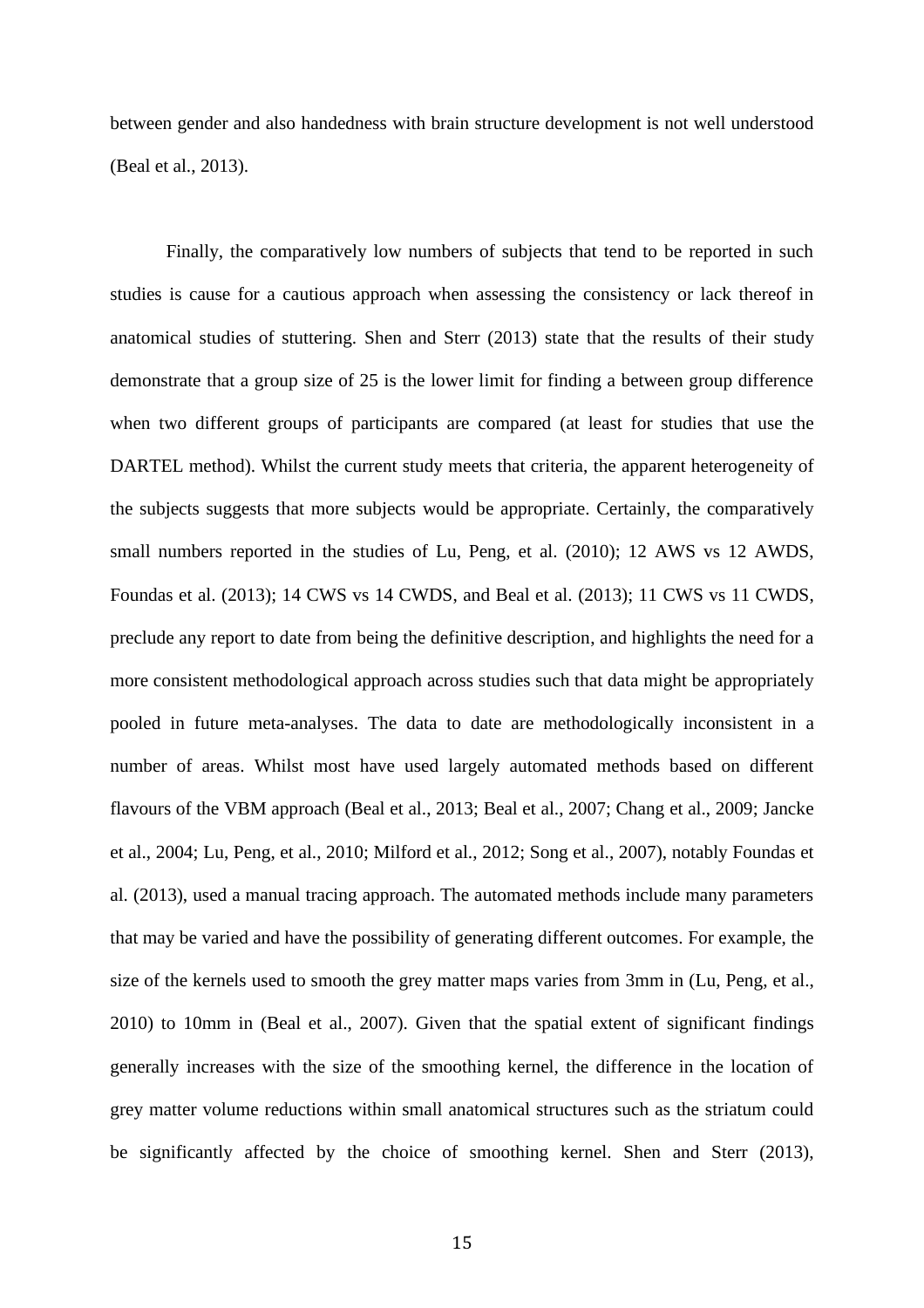recommend that a small kernel of 6mm is appropriate for studies comparing groups where there are approximate 50 subjects in each, but that studies at the lower limit  $(\sim 25$  in each group) should use a kernel of 8-10mm. When assessing the results of uncorrected results in particular, this is of especial significance. [Poldrack et al. \(2008\)](#page-21-10) caution that the risk of falsepositives in uncorrected data depends on its smoothness. Therefore, whilst we present results of uncorrected whole-brain analysis primarily for comparison with other studies (see table 2), we caution against any conclusions being drawn from these uncorrected results.

The findings of this study, that the reduction in GMV in the striatum seen in CWS, can also be seen in AWS, adds weight to evidence that nominates the area as playing a causal role in stuttering. This finding is supported by Beal et al.'s (2013) work, who showed that a group of young male AWS spanning from early in stuttering development at age 6, to a later age of 12, had reduced left striatal GMV. Whilst the degree to which these findings are in fact consistent with each other must be weighed carefully; the methodological inconsistencies between the studies could explain slight differences in precise anatomical locations between the studies. Our uncorrected results show that whilst the peak difference in the striatum was located in the caudate, the spatial extent of the cluster encroaches into the adjacent putamen. It is unknown the extent to which individual differences in gender, handedness, or extent of treatment impact on brain structure. Further studies engaging a longitudinal component that examine GMV in children early in stuttering development, then again periodically at later stages of adolescence and adulthood, could aid, not only in separating the causal from the reactive aspects of striatal differences in stuttering, but also control for these individual differences.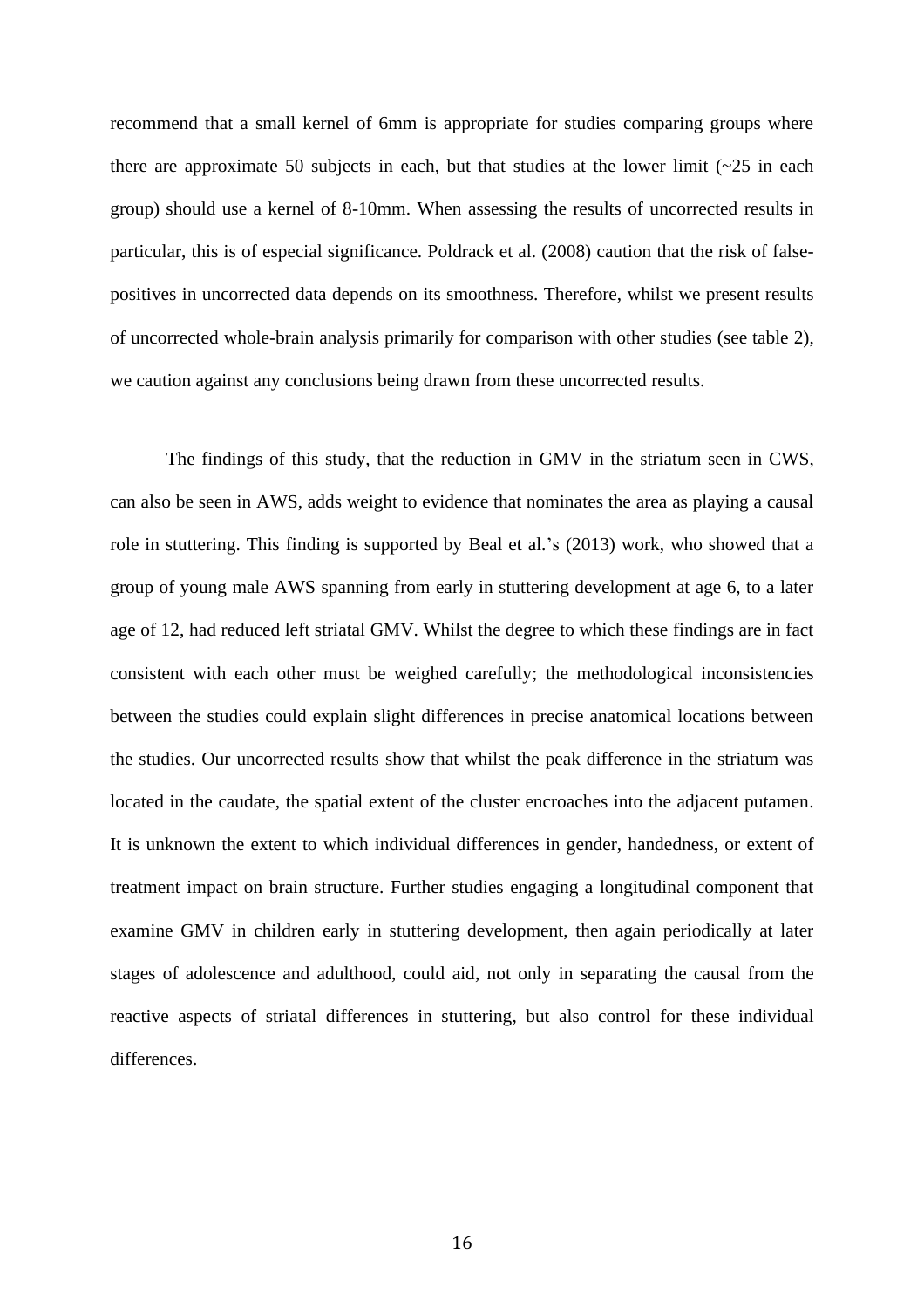## **Acknowledgments**

This work was funded by the National Health and Medical Research Council (#1003760) and was also supported by the Australian Research Council Centre of Excellence for Cognition and its Disorders (CE110001021) [\(http://www.ccd.edu.au\)](http://www.ccd.edu.au/). Paul F. Sowman was supported by the National Health and Research Council, Australia (#543438) and the Australian Research Council (DE130100868).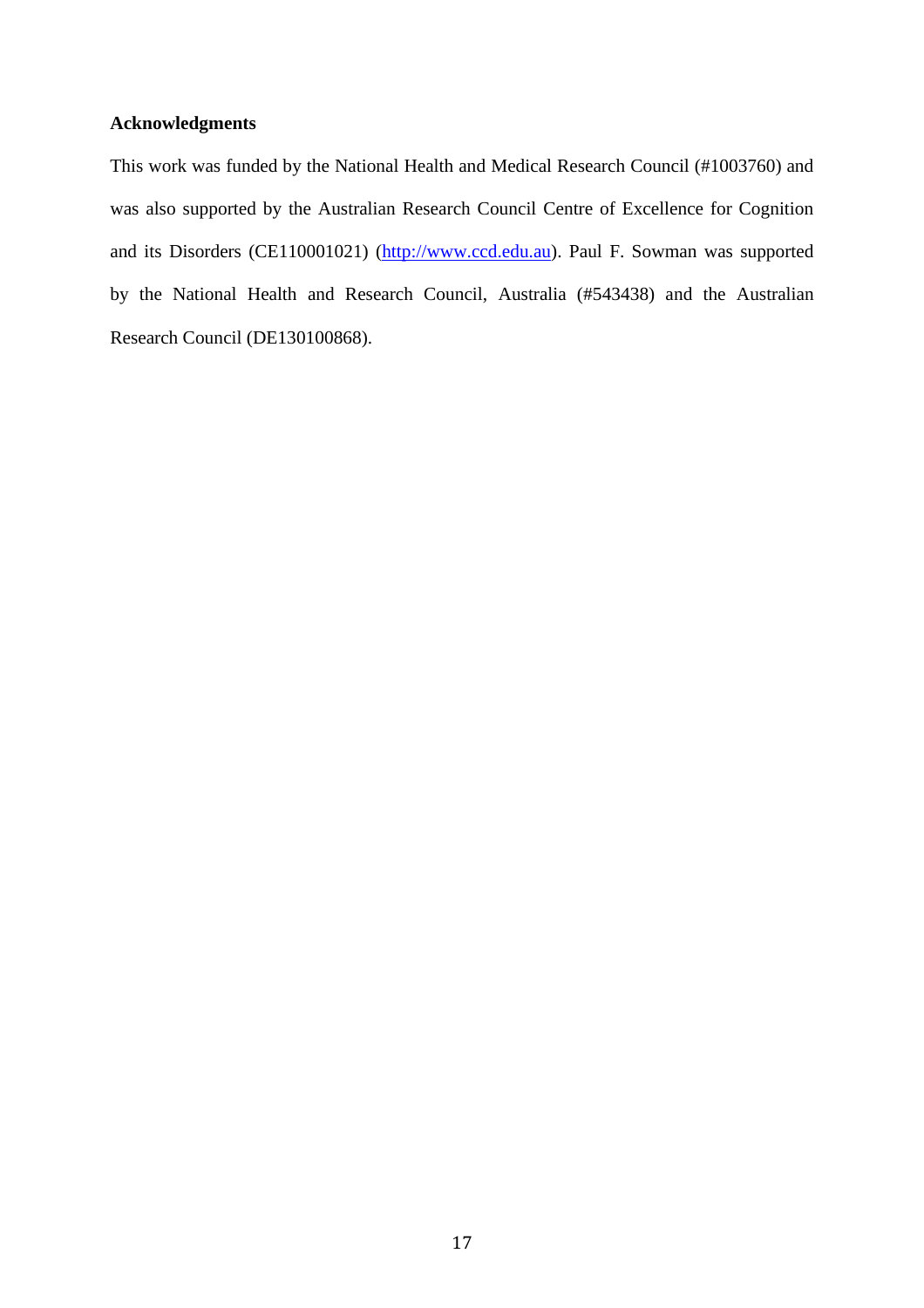## References

<span id="page-17-6"></span>Alemán-Gómez, Y., Melie-García, L., & Valdés-Hernandez, P. (2006, June 11-15). *IBASPM: Toolbox for automatic parcellation of brain structures.* Paper presented at the 12th Annual Meeting of the Organization for Human Brain Mapping, Florence, Italy.

<span id="page-17-7"></span>Ali, N., Green, D. W., Kherif, F., Devlin, J. T., & Price, C. J. (2010). The role of the left head of caudate in suppressing irrelevant words. *J Cogn Neurosci,* 22(10), 2369-2386.

<span id="page-17-0"></span>Alm, P. A. (2004). Stuttering and the basal ganglia circuits: a critical review of possible relations. *J Commun Disord,* 37(4), 325-369.

<span id="page-17-1"></span>Anderson, J. M., Hughes, J. D., Rothi, L. J., Crucian, G. P., & Heilman, K. M. (1999). Developmental stuttering and Parkinson's disease: the effects of levodopa treatment. *J Neurol Neurosurg Psychiatry,* 66(6), 776-778.

<span id="page-17-5"></span>Ashburner, J. (2010). VBM Tutorial.

<span id="page-17-4"></span>Beal, D. S., Gracco, V. L., Brettschneider, J., Kroll, R. M., & De Nil, L. F. (2013). A voxelbased morphometry (VBM) analysis of regional grey and white matter volume abnormalities within the speech production network of children who stutter. *Cortex,* 49(8), 2151-2161.

<span id="page-17-10"></span>Beal, D. S., Gracco, V. L., Lafaille, S. J., & De Nil, L. F. (2007). Voxel-based morphometry of auditory and speech-related cortex in stutterers. *Neuroreport,* 18(12), 1257-1260.

<span id="page-17-8"></span>Bohland, J. W., Bullock, D., & Guenther, F. H. (2010). Neural representations and mechanisms for the performance of simple speech sequences. *J Cogn Neurosci,* 22(7), 1504- 1529.

<span id="page-17-3"></span>Brady, J. P. (1991). The pharmacology of stuttering: a critical review. *Am J Psychiatry,*  148(10), 1309-1316.

<span id="page-17-2"></span>Burns, D., Brady, J. P., & Kuruvilla, K. (1978). The acute effect of haloperidol and apomorphine on the severity of stuttering. *Biol Psychiatry,* 13(2), 255-264.

<span id="page-17-9"></span>Caplan, L. R., Schmahmann, J. D., Kase, C. S., Feldmann, E., Baquis, G., Greenberg, J. P., et al. (1990). Caudate infarcts. *Arch Neurol,* 47(2), 133-143.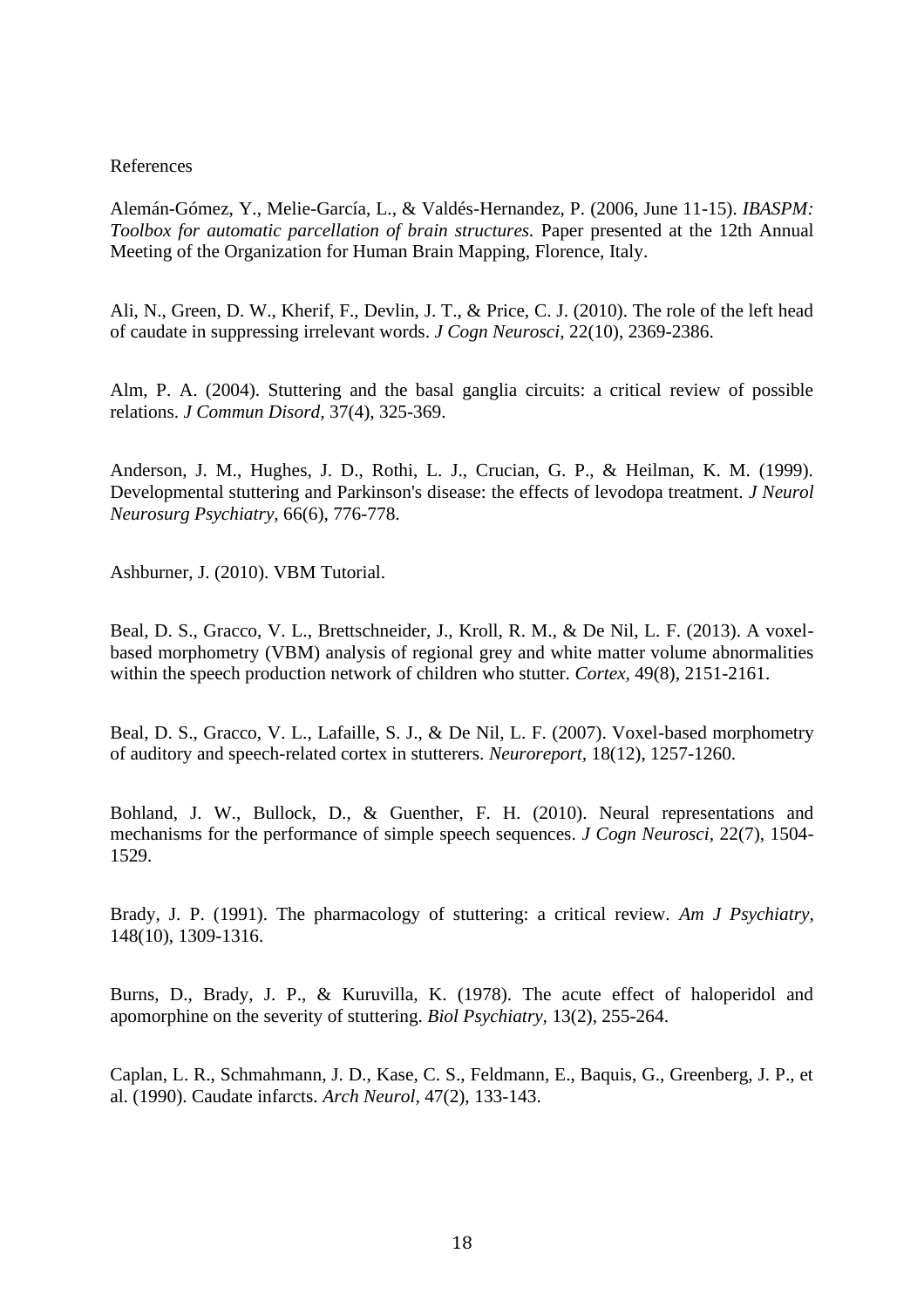<span id="page-18-1"></span>Carluer, L., Marie, R. M., Lambert, J., Defer, G. L., Coskun, O., & Rossa, Y. (2000). Acquired and persistent stuttering as the main symptom of striatal infarction. *Mov Disord,*  15(2), 343-346.

<span id="page-18-8"></span>Chang, S. E., Erickson, K. I., Ambrose, N. G., Hasegawa-Johnson, M. A., & Ludlow, C. L. (2008). Brain anatomy differences in childhood stuttering. *Neuroimage,* 39(3), 1333-1344.

<span id="page-18-5"></span>Chang, S. E., Kenney, M. K., Loucks, T. M., & Ludlow, C. L. (2009). Brain activation abnormalities during speech and non-speech in stuttering speakers. *Neuroimage,* 46(1), 201- 212.

<span id="page-18-9"></span>Chang, S. E., Synnestvedt, A., Ostuni, J., & Ludlow, C. L. (2010). Similarities in speech and white matter characteristics in idiopathic developmental stuttering and adult-onset stuttering. *J Neurolinguistics,* 23(5), 455-469.

<span id="page-18-6"></span>Chang, S. E., & Zhu, D. C. (2013). Neural network connectivity differences in children who stutter. *Brain,* 136(Pt 12), 3709-3726.

<span id="page-18-11"></span>Ciabarra, A. M., Elkind, M. S., Roberts, J. K., & Marshall, R. S. (2000). Subcortical infarction resulting in acquired stuttering. *J Neurol Neurosurg Psychiatry,* 69(4), 546-549.

<span id="page-18-2"></span>Cipolotti, L., Bisiacchi, P. S., Denes, G., & Gallo, A. (1988). Acquired stuttering: a motor programming disorder? *Eur Neurol,* 28(6), 321-325.

<span id="page-18-0"></span>Civier, O., Bullock, D., Max, L., & Guenther, F. H. (2013). Computational modeling of stuttering caused by impairments in a basal ganglia thalamo-cortical circuit involved in syllable selection and initiation. *Brain Lang,* 126(3), 263-278.

<span id="page-18-10"></span>Coull, J. T., Cheng, R. K., & Meck, W. H. (2011). Neuroanatomical and neurochemical substrates of timing. *Neuropsychopharmacology,* 36(1), 3-25.

<span id="page-18-4"></span>Devroey, D., Beerens, G., & Van De Vijver, E. (2012). Methylphenidate as a treatment for stuttering: a case report. *Eur Rev Med Pharmacol Sci,* 16 Suppl 4, 66-69.

<span id="page-18-3"></span>Ellfolk, U., Joutsa, J., Rinne, J. O., Parkkola, R., Jokinen, P., & Karrasch, M. (2014). Striatal volume is related to phonemic verbal fluency but not to semantic or alternating verbal fluency in early Parkinson's disease. *J Neural Transm,* 121(1), 33-40.

<span id="page-18-7"></span>Etchell, A. C., Johnson, B. W., & Sowman, P. F. (2014a). Behavioral and multimodal neuroimaging evidence for a deficit in brain timing networks in stuttering: a hypothesis and theory. *Front Hum Neurosci,* 8, 467.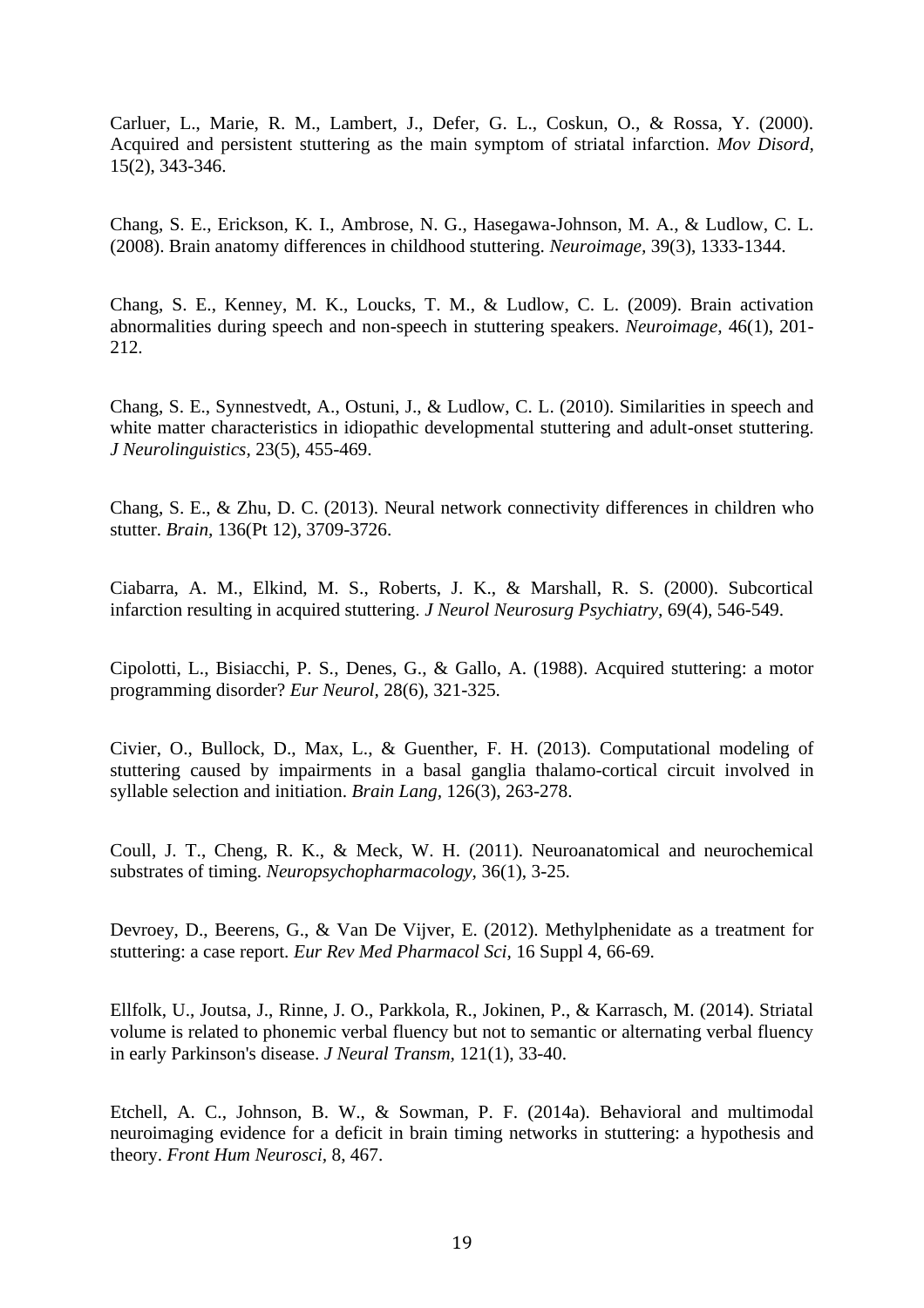Etchell, A. C., Johnson, B. W., & Sowman, P. F. (2014b). Beta oscillations, timing, and stuttering. *Front Hum Neurosci,* 8, 1036.

<span id="page-19-7"></span>Etchell, A. C., Ryan, M., Martin, E., Johnson, B. W., & Sowman, P. F. (2015). Abnormal time course of low beta modulation in non-fluent preschool children: A magnetoencephalographic study of rhythm tracking. *Neuroimage,* 125, 953-963.

<span id="page-19-8"></span>Falk, S., Muller, T., & Dalla Bella, S. (2015). Non-verbal sensorimotor timing deficits in children and adolescents who stutter. *Front Psychol,* 6, 847.

<span id="page-19-1"></span>Fish, C. H., & Bowling, E. (1965). Stuttering. The effect of treatment with D-amphetamine and a tranquilizing agent, trifluoperazine. A preliminary report on an uncontrolled study. *Calif Med,* 103(5), 337-339.

<span id="page-19-3"></span>Foundas, A. L., Mock, J. R., Cindass, R., Jr., & Corey, D. M. (2013). Atypical caudate anatomy in children who stutter. *Percept Mot Skills,* 116(2), 528-543.

<span id="page-19-6"></span>Gerardin, E., Pochon, J. B., Poline, J. B., Tremblay, L., Van de Moortele, P. F., Levy, R., et al. (2004). Distinct striatal regions support movement selection, preparation and execution. *Neuroreport,* 15(15), 2327-2331.

<span id="page-19-2"></span>Giraud, A. L., Neumann, K., Bachoud-Levi, A. C., von Gudenberg, A. W., Euler, H. A., Lanfermann, H., et al. (2008). Severity of dysfluency correlates with basal ganglia activity in persistent developmental stuttering. *Brain Lang,* 104(2), 190-199.

<span id="page-19-9"></span>Goddings, A. L., Mills, K. L., Clasen, L. S., Giedd, J. N., Viner, R. M., & Blakemore, S. J. (2014). The influence of puberty on subcortical brain development. *Neuroimage,* 88, 242-251.

<span id="page-19-5"></span>Guitar, B. (2015). *Stuttering: An Integrated Approach to Its Nature and Treatment* (4th ed.). China: Wolters Kluwer Health/Lippincott Williams & Wilkins.

<span id="page-19-4"></span>Guntupalli, V. K., Kalinowski, J., & Saltuklaroglu, T. (2006). The need for self-report data in the assessment of stuttering therapy efficacy: repetitions and prolongations of speech. The stuttering syndrome. *Int J Lang Commun Disord,* 41(1), 1-18.

<span id="page-19-10"></span>Herting, M. M., Gautam, P., Spielberg, J. M., Kan, E., Dahl, R. E., & Sowell, E. R. (2014). The role of testosterone and estradiol in brain volume changes across adolescence: a longitudinal structural MRI study. *Hum Brain Mapp,* 35(11), 5633-5645.

<span id="page-19-0"></span>Ingham, R. J., Fox, P. T., Ingham, J. C., Xiong, J., Zamarripa, F., Hardies, L. J., et al. (2004). Brain correlates of stuttering and syllable production: gender comparison and replication. *J Speech Lang Hear Res,* 47(2), 321-341.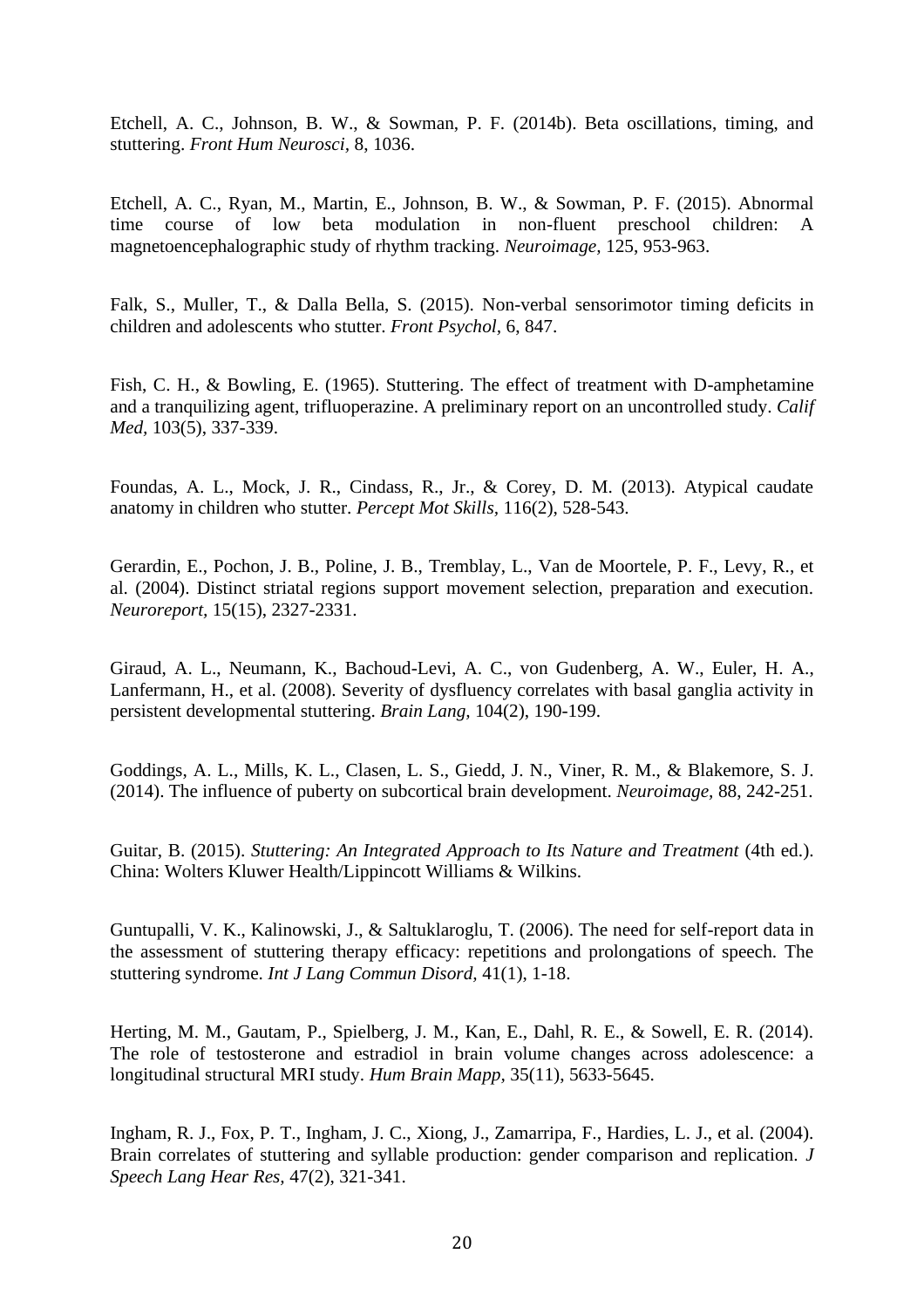<span id="page-20-10"></span>Ingham, R. J., Grafton, S. T., Bothe, A. K., & Ingham, J. C. (2012). Brain activity in adults who stutter: similarities across speaking tasks and correlations with stuttering frequency and speaking rate. *Brain Lang,* 122(1), 11-24.

<span id="page-20-12"></span>Jancke, L., Hanggi, J., & Steinmetz, H. (2004). Morphological brain differences between adult stutterers and non-stutterers. *BMC Neurol,* 4(1), 23.

<span id="page-20-11"></span>Kell, C. A., Neumann, K., von Kriegstein, K., Posenenske, C., von Gudenberg, A. W., Euler, H., et al. (2009). How the brain repairs stuttering. *Brain,* 132(Pt 10), 2747-2760.

<span id="page-20-0"></span>Kent, R. D., & Rosenbek, J. C. (1982). Prosodic disturbance and neurologic lesion. *Brain Lang,* 15(2), 259-291.

<span id="page-20-1"></span>Kono, I., Hirano, T., Ueda, Y., & Nakajima, K. (1998). [A case of acquired stuttering resulting from striatocapsular infarction]. *Rinsho Shinkeigaku,* 38(8), 758-761.

<span id="page-20-9"></span>Kumral, E., Evyapan, D., & Balkir, K. (1999). Acute caudate vascular lesions. *Stroke,* 30(1), 100-108.

<span id="page-20-5"></span>Lu, C., Chen, C., Ning, N., Ding, G., Guo, T., Peng, D., et al. (2010). The neural substrates for atypical planning and execution of word production in stuttering. *Exp Neurol,* 221(1), 146-156.

<span id="page-20-6"></span>Lu, C., Ning, N., Peng, D., Ding, G., Li, K., Yang, Y., et al. (2009). The role of large-scale neural interactions for developmental stuttering. *Neuroscience,* 161(4), 1008-1026.

<span id="page-20-7"></span>Lu, C., Peng, D., Chen, C., Ning, N., Ding, G., Li, K., et al. (2010). Altered effective connectivity and anomalous anatomy in the basal ganglia-thalamocortical circuit of stuttering speakers. *Cortex,* 46(1), 49-67.

<span id="page-20-4"></span>Ludlow, C. L., & Loucks, T. (2003). Stuttering: a dynamic motor control disorder. *J Fluency Disord,* 28(4), 273-295; quiz 295.

<span id="page-20-2"></span>Ludlow, C. L., Rosenberg, J., Salazar, A., Grafman, J., & Smutok, M. (1987). Site of penetrating brain lesions causing chronic acquired stuttering. *Ann Neurol,* 22(1), 60-66.

<span id="page-20-8"></span>Maguire, G. A., Riley, G. D., & Yu, B. P. (2002). A neurological basis of stuttering? *Lancet Neurol,* 1(7), 407.

<span id="page-20-3"></span>Marsden, C. D. (1982). The mysterious motor function of the basal ganglia: the Robert Wartenberg Lecture. *Neurology,* 32(5), 514-539.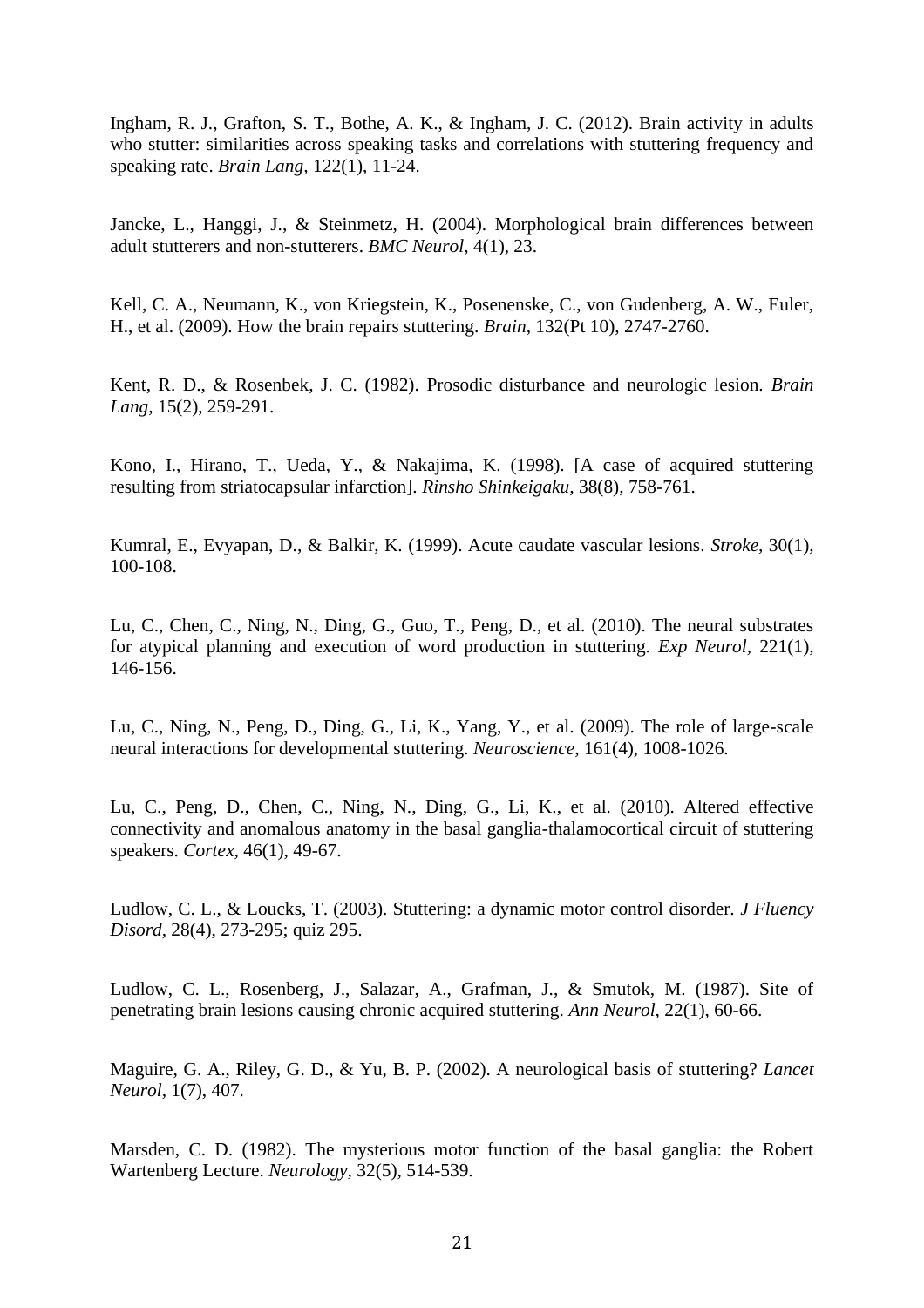<span id="page-21-0"></span>Marshall, R. C., & Neuburger, S. I. (1987). Effects of delayed auditory feedback on acquired stuttering following head injury. *J Fluency Disord,* 12(5), 355-365.

<span id="page-21-9"></span>Martin-Soelch, C., Szczepanik, J., Nugent, A., Barhaghi, K., Rallis, D., Herscovitch, P., et al. (2011). Lateralization and gender differences in the dopaminergic response to unpredictable reward in the human ventral striatum. *Eur J Neurosci,* 33(9), 1706-1715.

<span id="page-21-1"></span>Meyers, S. C., Hall, N. E., & Aram, D. M. (1990). Fluency and language recovery in a child with a left hemisphere lesion. *J Fluency Disord,* 15(3), 159-173.

<span id="page-21-6"></span>Milford, R. M., Heitmann, R. R., Nordahl, C. R., Martinsen, A., Mykkeltveit, V., & Specht, K. (2012). Differential effects in speech production in person who stutter in a combined speech perception and production task, *IFA Congress of Fluency Disorders*). Tours, France.

<span id="page-21-8"></span>Mueller, S. C., Merke, D. P., Leschek, E. W., Fromm, S., VanRyzin, C., & Ernst, M. (2011). Increased medial temporal lobe and striatal grey-matter volume in a rare disorder of androgen excess: a voxel-based morphometry (VBM) study. *Int J Neuropsychopharmacol,* 14(4), 445- 457.

<span id="page-21-2"></span>Nebel, A., Reese, R., Deuschl, G., Mehdorn, H. M., & Volkmann, J. (2009). Acquired stuttering after pallidal deep brain stimulation for dystonia. *J Neural Transm,* 116(2), 167- 169.

<span id="page-21-10"></span>Poldrack, R. A., Fletcher, P. C., Henson, R. N., Worsley, K. J., Brett, M., & Nichols, T. E. (2008). Guidelines for reporting an fMRI study. *Neuroimage,* 40(2), 409-414.

<span id="page-21-3"></span>Rabaeys, H., Bijleveld, H. A., & Devroey, D. (2015). Influence of Methylphenidate on the Frequency of Stuttering: A Randomized Controlled Trial. *Ann Pharmacother,* 49(10), 1096- 1104.

<span id="page-21-7"></span>Raz, N., Rodrigue, K. M., Kennedy, K. M., Head, D., Gunning-Dixon, F., & Acker, J. D. (2003). Differential aging of the human striatum: longitudinal evidence. *American Journal of Neuroradiology,* 24(9), 1849-1856.

<span id="page-21-4"></span>Riecker, A., Kassubek, J., Groschel, K., Grodd, W., & Ackermann, H. (2006). The cerebral control of speech tempo: opposite relationship between speaking rate and BOLD signal changes at striatal and cerebellar structures. *Neuroimage,* 29(1), 46-53.

<span id="page-21-5"></span>Riecker, A., Mathiak, K., Wildgruber, D., Erb, M., Hertrich, I., Grodd, W., et al. (2005). fMRI reveals two distinct cerebral networks subserving speech motor control. *Neurology,*  64(4), 700-706.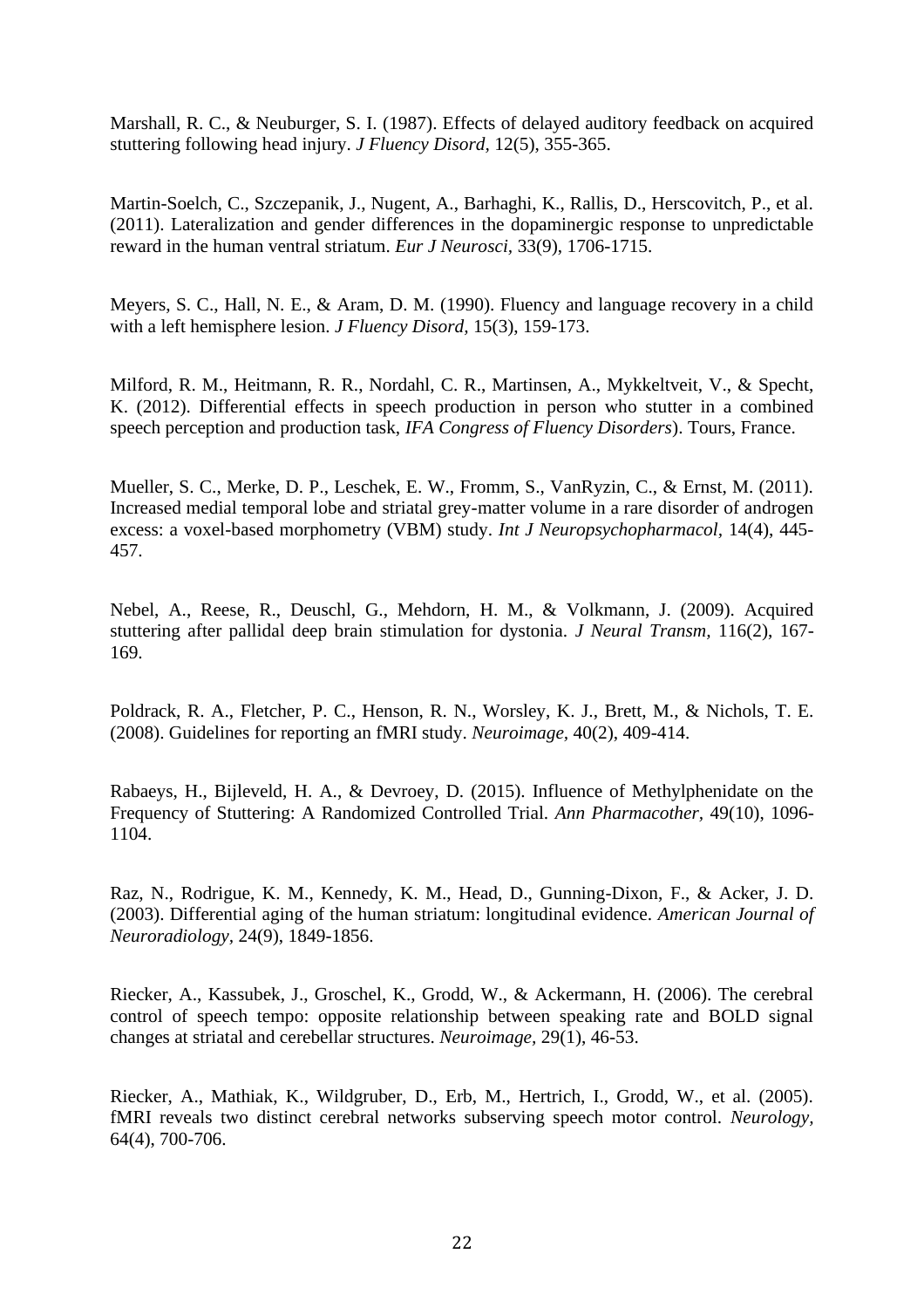<span id="page-22-4"></span>Rosenberger, P. B., Wheelden, J. A., & Kalotkin, M. (1976). The effect of haloperidol on stuttering. *Am J Psychiatry,* 133(3), 331-334.

<span id="page-22-5"></span>Sato, Y., Mori, K., Koizumi, T., Minagawa-Kawai, Y., Tanaka, A., Ozawa, E., et al. (2011). Functional lateralization of speech processing in adults and children who stutter. *Front Psychol,* 2, 70.

<span id="page-22-8"></span>Schirmer, A. (2004). Timing speech: a review of lesion and neuroimaging findings. *Brain Res Cogn Brain Res,* 21(2), 269-287.

<span id="page-22-9"></span>Schirmer, A., Alter, K., Kotz, S. A., & Friederici, A. D. (2001). Lateralization of prosody during language production: a lesion study. *Brain Lang,* 76(1), 1-17.

<span id="page-22-6"></span>Shen, S., & Sterr, A. (2013). Is DARTEL-based voxel-based morphometry affected by width of smoothing kernel and group size? A study using simulated atrophy. *J Magn Reson Imaging,* 37(6), 1468-1475.

<span id="page-22-11"></span>Song, L. P., Peng, D. L., Jin, Z., Yao, L., Ning, N., Guo, X. J., et al. (2007). [Gray matter abnormalities in developmental stuttering determined with voxel-based morphometry]. *Zhonghua Yi Xue Za Zhi,* 87(41), 2884-2888.

<span id="page-22-0"></span>Soroker, N., Bar-Israel, Y., Schechter, I., & Solzi, P. (1990). Stuttering as a manifestation of right-hemispheric subcortical stroke. *Eur Neurol,* 30(5), 268-270.

<span id="page-22-10"></span>Soros, P., Sokoloff, L. G., Bose, A., McIntosh, A. R., Graham, S. J., & Stuss, D. T. (2006). Clustered functional MRI of overt speech production. *Neuroimage,* 32(1), 376-387.

<span id="page-22-7"></span>Tae, W. S., Kim, S. S., Lee, K. U., & Nam, E. C. (2009). Effects of various intracranial volume measurements on hippocampal volumetry and modulated voxel-based morphometry. *J Korean Soc Magn Reson Med,* 13, 63-73.

<span id="page-22-1"></span>Tani, T., & Sakai, Y. (2011). Analysis of five cases with neurogenic stuttering following brain injury in the basal ganglia. *J Fluency Disord,* 36(1), 1-16.

<span id="page-22-2"></span>Theys, C., De Nil, L., Thijs, V., van Wieringen, A., & Sunaert, S. (2013). A crucial role for the cortico-striato-cortical loop in the pathogenesis of stroke-related neurogenic stuttering. *Hum Brain Mapp,* 34(9), 2103-2112.

<span id="page-22-3"></span>Toyomura, A., Fujii, T., & Kuriki, S. (2011). Effect of external auditory pacing on the neural activity of stuttering speakers. *Neuroimage,* 57(4), 1507-1516.